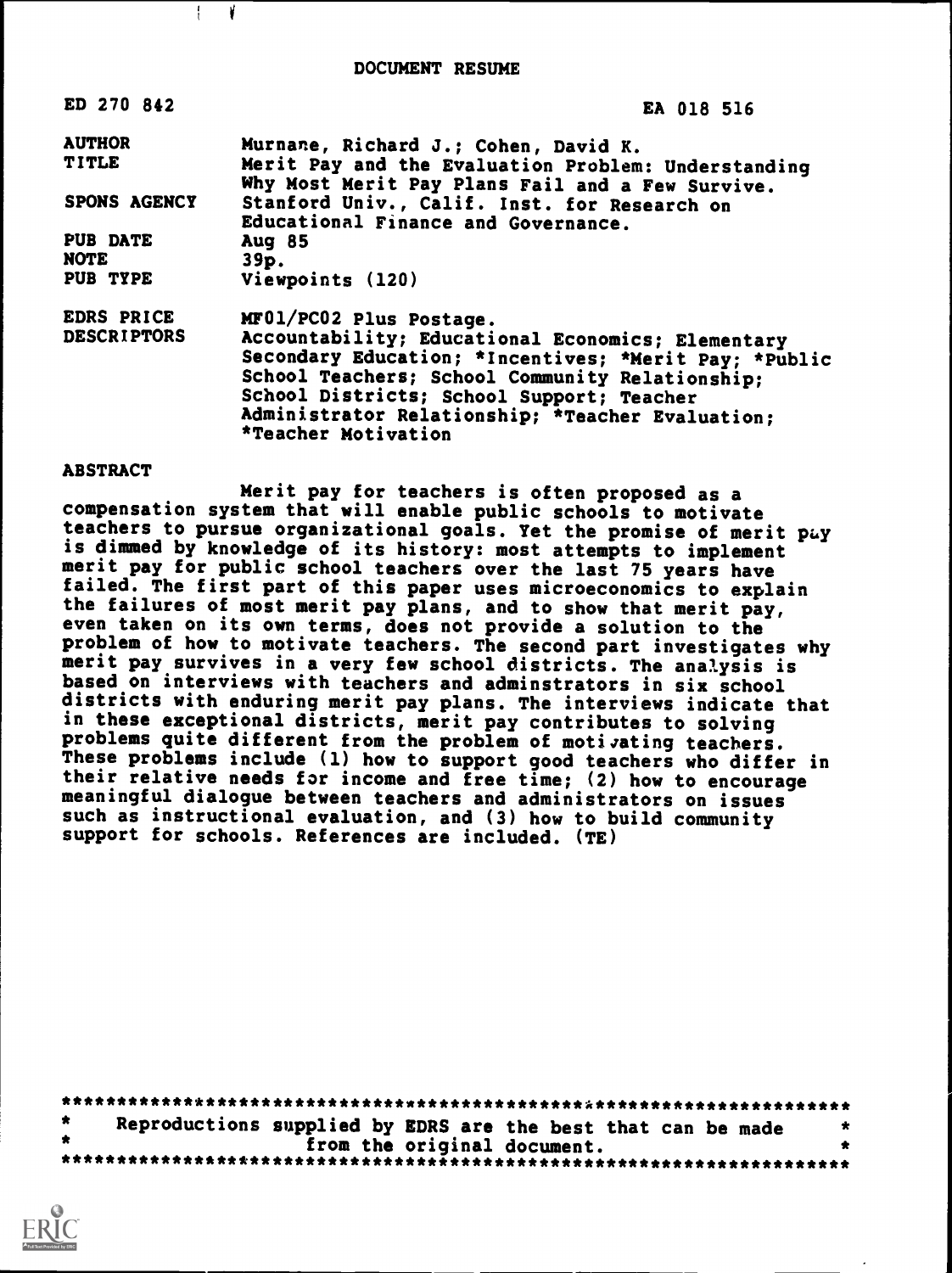U.S. DEPARTMENT OF EDUCATION<br>Office of Educational Research and Improvement EDUCATIONAL RESOURCES INFORMATION CENTER (ERIC) This docume it has been reproduced <u>as</u><br>received from the person or organization<br>originating it r Minor changes have been made to improve

 $4.4$ 

Points of view or opinions stated in this docu<br>ment ido: not inecessarily irepresent official<br>OERI position or policy

reproduction quality

### MERIT PAY AND THE EVALUATION PROBLEM:

UNDERSTANDING WHY MOST MERIT PAY PLANS FAIL AND A FEW SURVIVE

Richard J. Murnane\* and David K. Cohen\*\*

Graduate School of Education, Harvard University

\*\* Michigan State University

August 1985

The research on which this paper is based was supported by the Institute for Finance and Governance, School of Education, Stanford University. We would like to thank Katherine Jamentz, Patrick Murnane, and Niall Nelson for able research assistance, and Chris Argyria, Estelle James, Susan Johnson, Charles Lindblom, Giandomenico Majone, Richard Nelson, Robert Pollak, David Stern, Dvora Yanow and participants in workshops at Boston University, Harvard University, and the University of Pennsylvania for helpful comments on earlier drafts. We would especially like to thank Edward Pauly, who read several drafts of the paper, and provided many important ideas.

 $\overline{z}$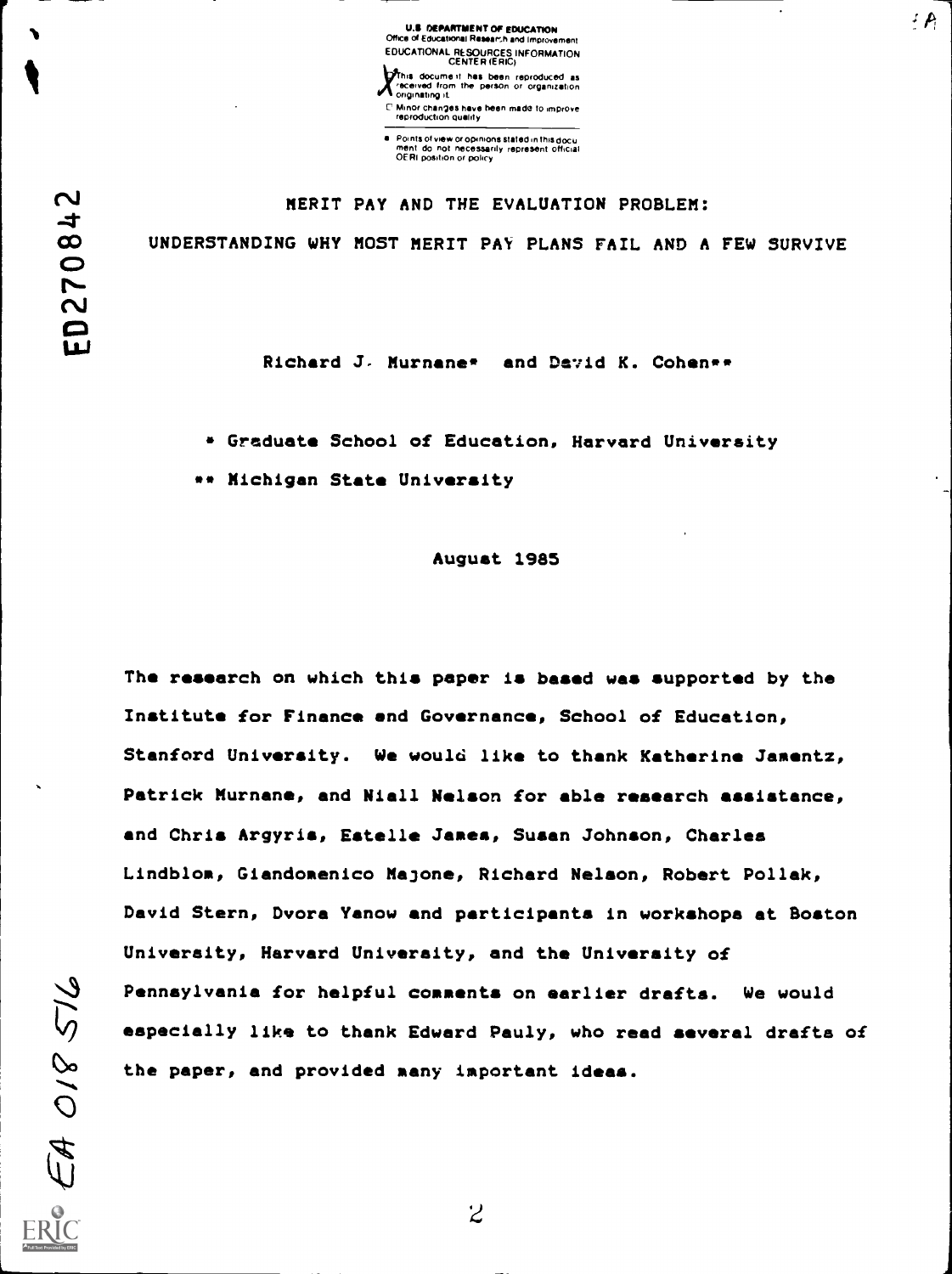### I. INTRODUCTION

 $\bullet$ 

Designing a compensation system that provides strong incentives for employees to pursue organizational goals vigorously is a challenge every organization faces. Merit pay for teachers is often suggested as a compensation system that will enable public school systems to meet this challenge. Yet the promise of merit pay is dimmed by knowledge of its history: most attempts to implement merit pay for public school teachers over the last 75 years have failed.

The tirst part of this paper uses microeconomics, the intellectual home of merit pay, to explain the failures of most merit pay plans. We show that merit pay, even taken on its own terms, does not provide a solution to the problem of how to motivate teachers.

The second part of the paper investigates why merit pay survives in a very few school districts. Our analysis is based on interviews we conducted with a great many teachers and administrators in six school districts with enduring merit pay plans. We explain that in these quite special districts, merit pay contributes to solutions to problems quite different from the problem of motivating teachers.



 $\mathbf{d}$ 

-1-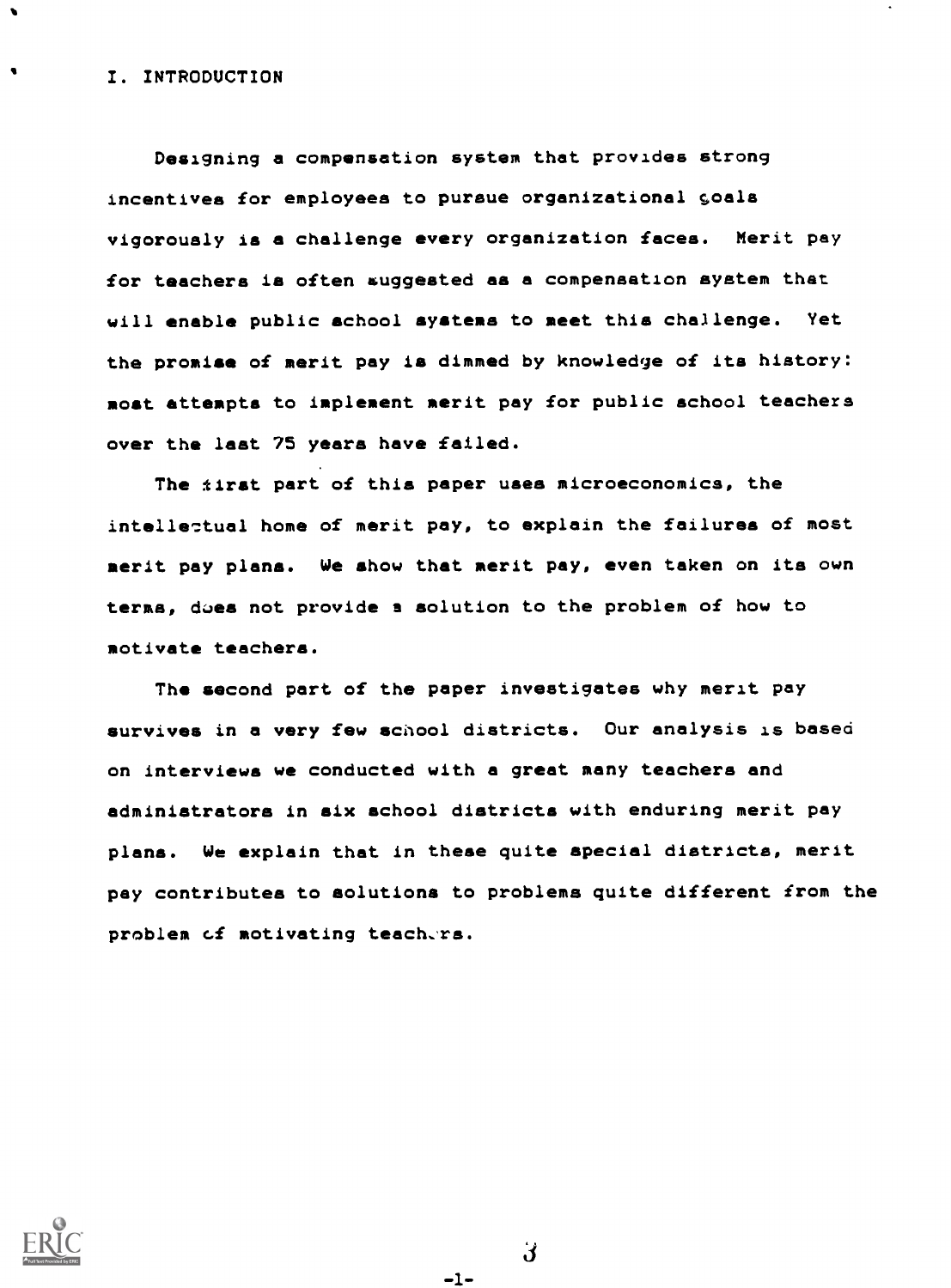## II. COMPENSATION OF PUBLIC SCHOOL TEACHERS

### A. Uniform Salary Scales

More than 99 percent of the public school teachers in the United States work in districts that employ uniform salary scales. Under such contracts, a teacher's salary is determined exclusively by educational credentials and years of teaching e xperience. All teachers with the same credentials and experience receive the same salary, irrespective of subject specialty or perceived performance. Typically each school district sets its own salary scale, or negotiates it with the local teachers' union through collective bargaining.

The limitations of uniform salary scales have been well documented: no financial reward for superior performance; no financial penalty, short of dismissal, for inferior performance (Hanushek, 1981). Many critics of uniform salary schedules argue that improvement in the quality of education offered by public schools requires a change from uniform salary schedules to a compensation scheme that bases individual teachers' compensation on their performance in teaching their students, as measured either by student test score gains, or by supervisors' e valuations of teacher actions in the classroom. Such performance-based compensation plans are typically called merit pay.



-2-

 $\boldsymbol{4}$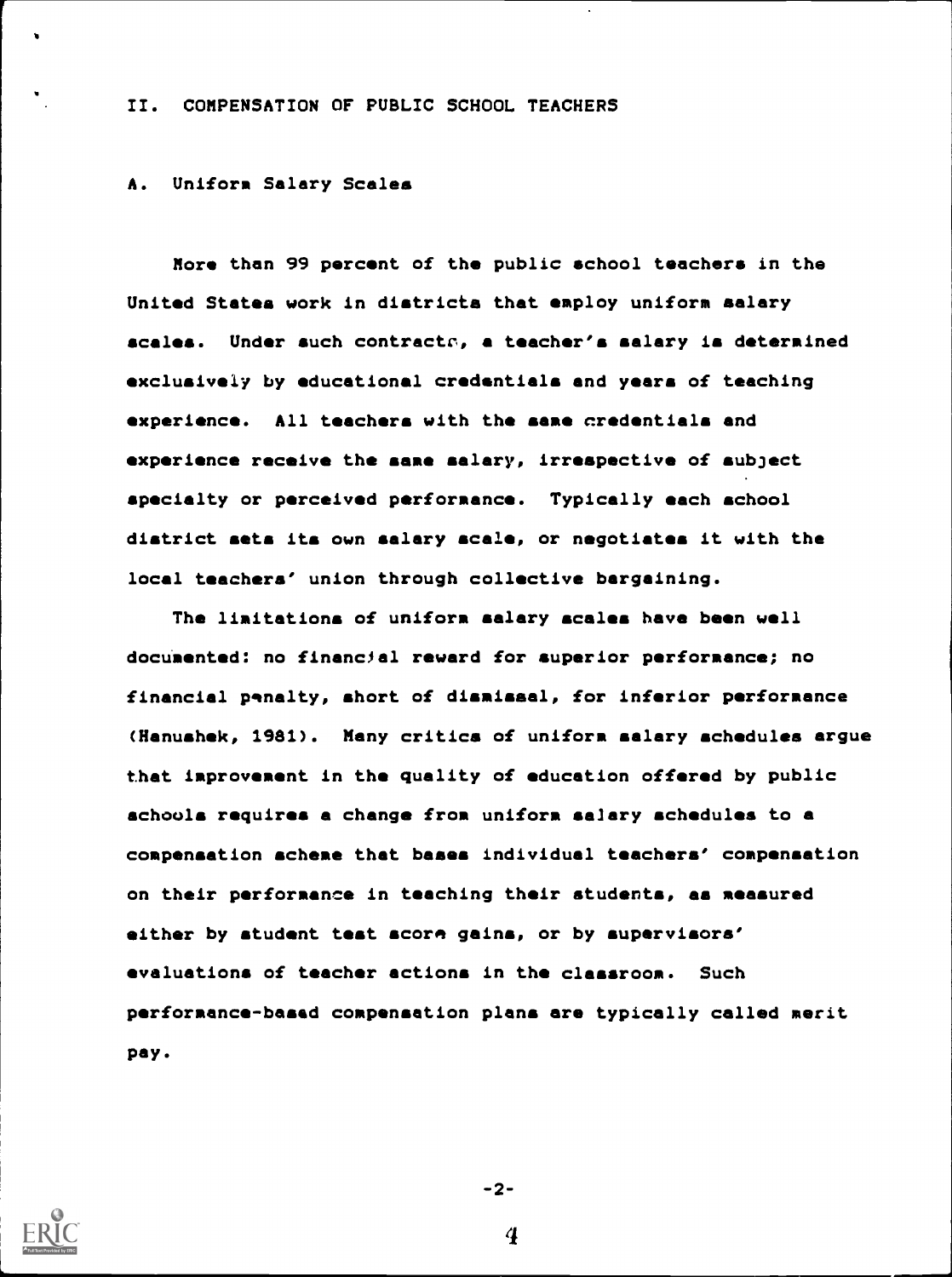B. A Brief History of Merit Pay

Merit pay in an old idea. In 1918, 48 percent of United States school diatricta sampled in one study used merit pay (Evendon, 1918, as reported in Johnson, 1984). Little is known about these early plane, except that most did not last. In 1923, the National Education Aaaociation (NEA) reported that 33 percent of sampled districts used merit pay. In 1928, a subsequent NEA survey reported that 18 percent of districts surveyed awarded merit pay.

Interest in merit pay waned during the 1940s and early 1950s, as the vast majority of public school districts adopted uniform salary schedules. Between 1939 and 1953, the percentage of school systems in cities with more than 30,000 population that used merit pay fell from twenty to four (Porwoll, 1979, p.26).

Sputnik rekindled interest in merit pay. During the 1960a, approximately 10 percent of United States school districts had merit pay plans. Most of these plans fared no better than their predecessors. By 1972, the percentage of diatricta using merit pay had fallen to 5.5 percent (Porwoll, 1979). A 1978 survey of the 11,500 U.S. school districts with enrollments of 300 or more students found only 115 with merit pay plans (4 percent of the districts that responded to the survey; 1 percent of districts to whom the questionnaire was sent). Moreover, the majority of districts that reported having tried and dropped merit pay indicated that their plans lasted leas than five years (Porwoll, 1979, p.41).

-3-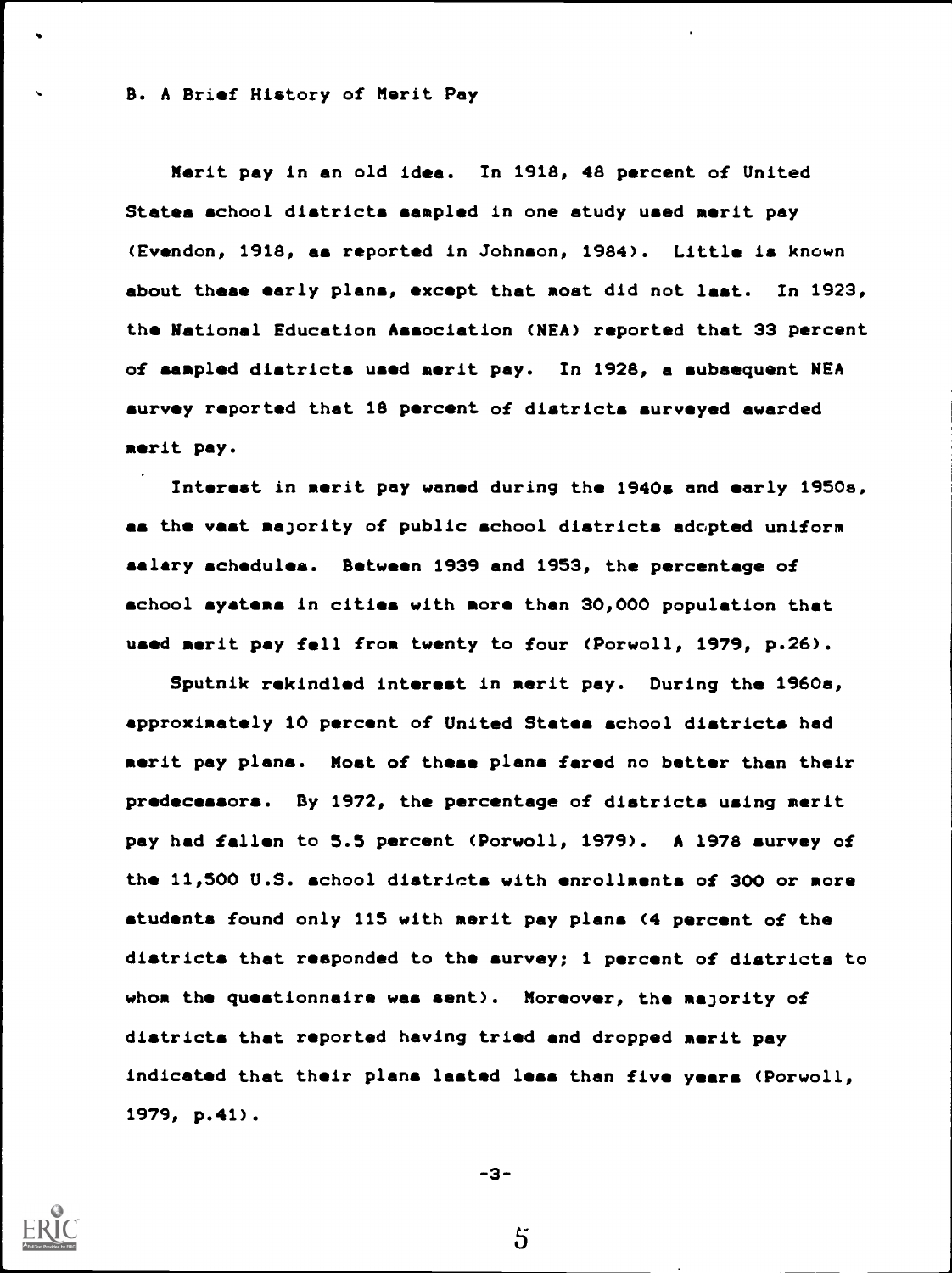Thus, the history of merit pay suggests that interest in paying teachers according to merit endures, but attempts to use merit pay do not. Moreover, the geographical and temporal nature ci the evidence indicates that teacher union resistance cannot account for the demise of moat xerit pay plans. We must search for other explanations. We believe that the most powerful ideas for understanding merit pay can be found in the literature of e conomics, which has generally been thought to provide the intellectual basis for merit pay. Specifically, we turn to e conomists' analyses of employment contracts, a growing field within microeconomics.

III. WHY MOST MERIT PAY PLANS FAIL

A. The Contracts Literature: A Framework for Analysis

One branch of microeconomics, which we will call the contracts literature, examines the coat and benefits associated with using different types of employment contracts to compensate workers engaged in particular kinds of production activities. The following assumpticns underlie this literature:

> 1. Workers' preferences are not completely consonant with the employing organization's goals. If there are no adverse consequences for them, workers prefer to work less hard than the organization would like.



-4-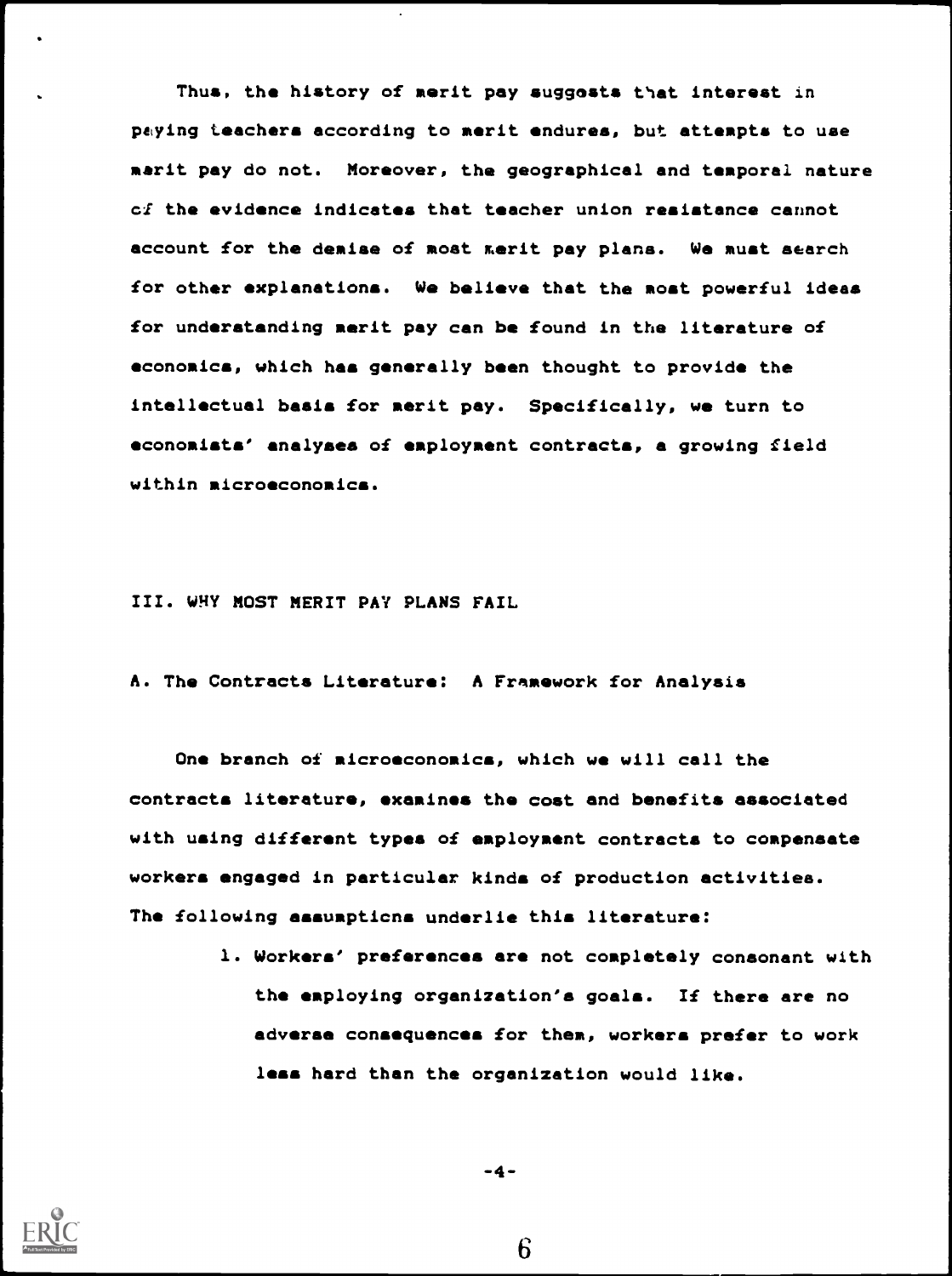- 2. Monitoring the output of individual workers or the actions of individual workers is costly.
- 3. Imperfect monitoring will induce workers to attempt behavior that makes them appear productive relative to other workers, but in fact is contrary to the goals of the organization. Williamson (1975), an important contributor to the contracta literature, labels this behavior opportunistic, and defines it as selfinterest seeking with guile.

As seen from the perspective of the contracts literature, the type of employment contract an organization should adopt depends on the type of work employees of the organization do. The reason is that the coat of evaluating workers' output, the cost of evaluating workers' actions, and the potential for opportunistic behavior all depend on the nature of the production activity.

The framework provided by the contracts literature is helpful in analyzing merit pay for three reasons. First, thia literature takes seriously the evaluation problem. By this, we mean that it explicitly acknowledges that evaluating workers' performances is costly for management, and that imperfect evaluations, defined as less than perfect knowledge of all worker actions, may elicit unpredicted and potentially destructive responses from workers. It is this evaluation problem that has plagued most attempts to introduce merit pay to public education.

Second, the contracts literature focuses attention on the nature of the production activity in which workers are engaged.



-5-

 $\boldsymbol{7}$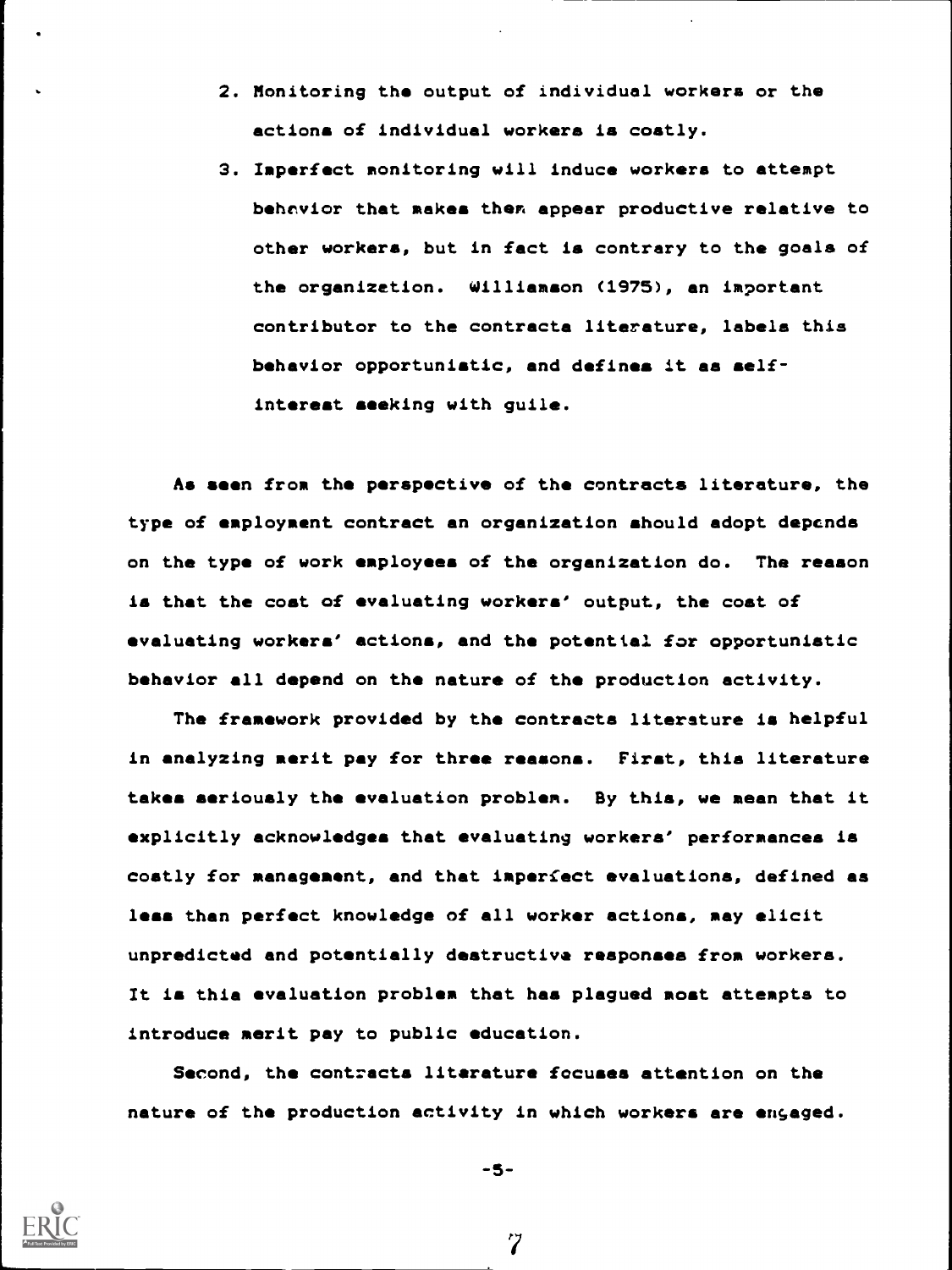It explains why an analysis of the production activity provides the best clues to the responses that particular compensation plans will elicit. Ww will argue that compelling explanations for the failure of most merit pay plans must focus on the nature of teachers' work.

Third, the contracts literature emphasizes the importance of tradeoffs between the geins from providing incentives for employees to work hard and the costs of various ways of evaluating workers' contributions. Implicit in this emphasis on tradeoffs is the often neglected recognition that a merit pay system that brings about modest increases in teachers' effort levels might not be worthwhile if the costs of the measures taken to evaluate workers' contributions are extremely high.

In the next sections we use the framework provided by the contacts literature to explain the evidence on the two main kinds of performance-based compensation plans, known as "new style merit pay" and "old style merit pay."

B. "New Style Merit Pay": A Piece-Rate Compensation System

One type of merit pay, which has been called "New Style Merit Pay,"<sup>1</sup> and payment by results,<sup>2</sup> bases individual teachers' merit pay bonuses on the teat score gains of their students. The attractiveness of this strategy is that the evaluation problem is solved by actually measuring certain dimensions of each teacher's output, and thereby avoiding the subjectivity of the evaluations under "old style merit pay," where bonuses are based on

$$
-6-
$$

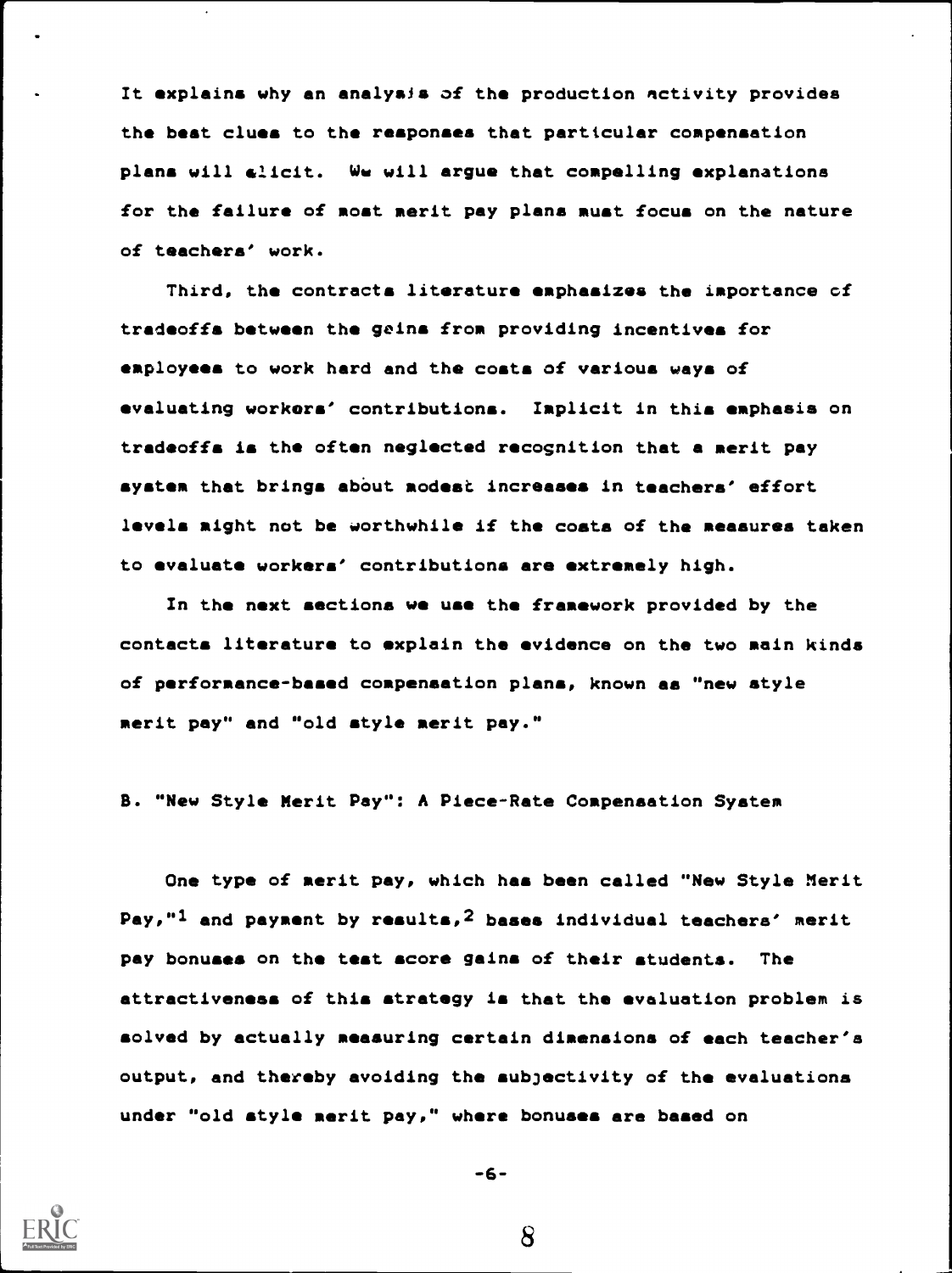supervisors' evaluations of teachers' actions. There are only a few documented cases of school districts that have used "new style merit pay", although merit pay plans that compensate teachers on the basis of student test score gains have recently been supported by several state legislatures.  $3$  In this section we show that "new style" merit pay is very such like what economists know as a piece-rate compensation system, and that teaching does not satisfy the conditions under which this type of compensation system is efficient.

Approximately 30 percent of U.S. workers in manufacturing are employed under piece-rate contracts, the most common form of payment by results (Pencavel, 1977; Seiler, 1984). Piece-rate contracts work well when the true contribution of the individual worker to the firm's output can be measured at relatively low cost. Commercial laundries' contracts with workers who iron shirts provide an example. The number of shirts ironed provides a good measure of the worker's contribution to the firm. Consui4er complaints provide a check on quality. Multiple dimensions of output can be managed by providing a schedule of piece rates for different types of clothing.

Piece-rate contracts do sometimes elicit opportunistic behavior. For example, workers may neglect the maintenance of the machines on which they work, since they are not rewarded for machine maintenance.<sup>4</sup> For many types of work, however, the costs of such opportuniam are outweighed by the advantages that piecerate contracts have over contracts that attempt to control opportunism by monitoring worker actions. In particular,

$$
-7 -
$$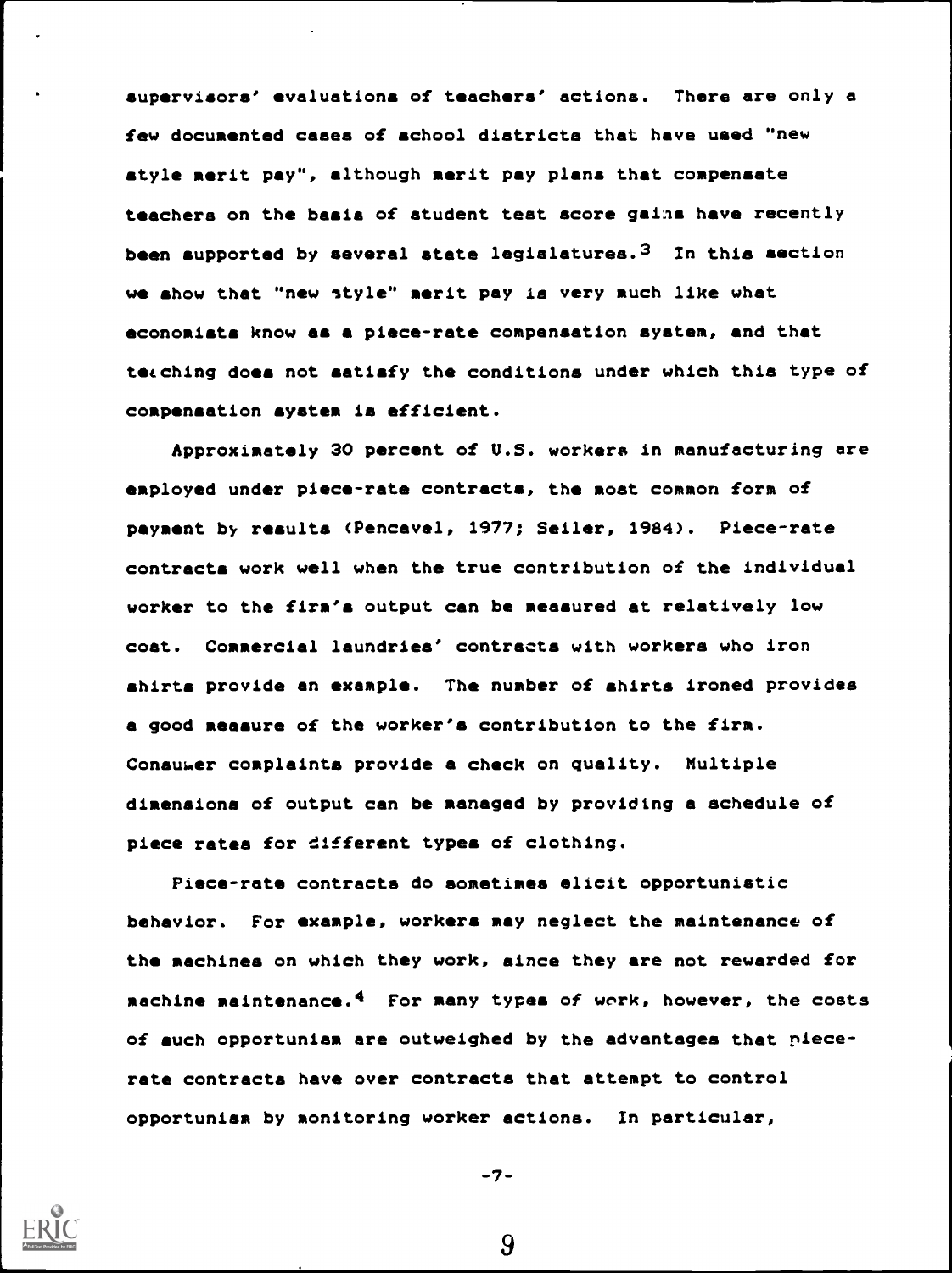piece-rate contracts provide strong incentive for workers to find the moat rapid way to iron shirts. High productivity results in immediate rewards; shirking resulte in immediate penalty.

Why haven't merit pay plena that compensate teachers on the basis of their output, measured, for example, by student teat score gains, become popular? One reason concerns the nature of the incentives that such a compensation ayatem provides. Any explicit list of pay rates for specific levels of student teat score gains (economists would refer to such a list as a payment algorithm) creates a specific price--a piece-rate--for each student's test score gain in each subject area. For example, an algorithm that bases compensation solely on average reading score gains implicitly places a zero price on student gains in other subject areas. Moreover, it places an equal weight on each student's gain. If teacher time is viewed as a private gcod (time spent with one student reduces time available for other students), then thin algorithm creates incentives for teachers to allocate time so that the last unit of time spent with any child yields the same expected teat score gain. This means that there are incentivea for teachers to minimize the time they spend with children whose teat scores will not respond to modest increases in attention.

There is limited evidence that teachers do respond to payment by results by allocating their time to specific subject areas and children. For example, in the middle of the 19th century in England, elementary school teachers worked under a payment by results plan that based their compensation on the number of



-8-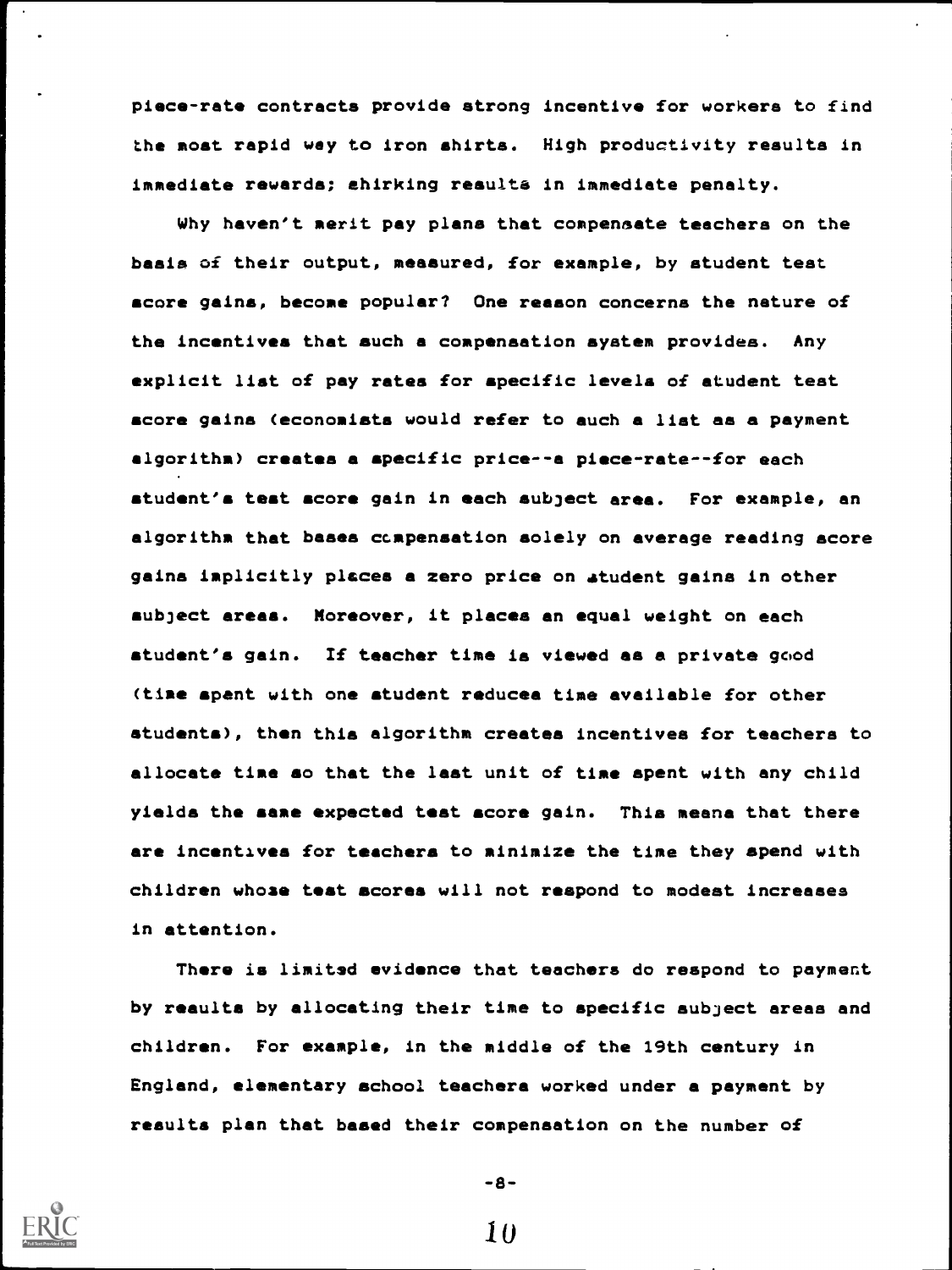children who acquired a set of nar-owly defined skills. This led to a narrowing of the curriculum to exclude all nonteated skills, including many akilla that were perceived to be important, but were difficult to teat (Coltham, 1972).

Other evidence comes from the performance contracting experiments sponsored by the Office of Economic Opportunity in the early 1970s. In these experiments, private firma provided reading instruction to public school children, with the firm's compensation dependent on atudent teat score gains. In at least one of the sites, teachers concentrated their time on children in the middle of the teat score distribution, neglecting children at the top of the distribution, who would advance well on their own (test score gains above a threshold were not rewarded), and children at the bottom of the distribution, whose teat scores would not respond to modest additional amounts of teacher time (Gramlich and Koshol, 1975).

Why are the responses of teachers to the incentives implicit in the teat score algorithm problematic? If different time allocations among subjects and students are desired, why not simply alter the algorithm, for example, by giving weight to skill development in more skill areas, and perhaps by weighting achievement gains of some children more then those of others? There are two problems with this solution: lack of consensus about the appropriate weights, and the nature of teachers' work. Consider each problem in turn.

Most policy debates about public education avoid the divisive topic of weights--at its core, a diacusaion about whose education

-9-

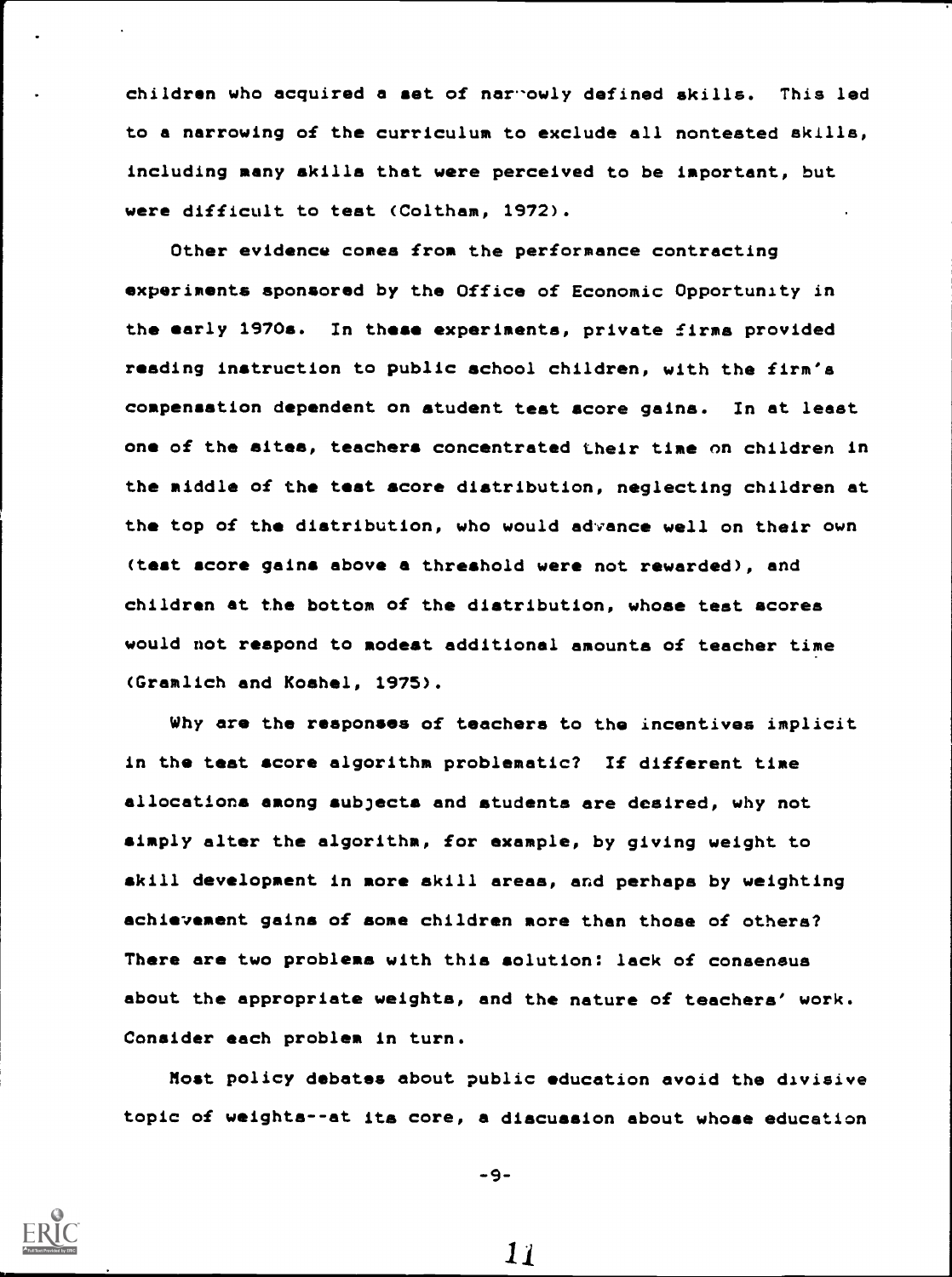matters the most. Instead of explicitly debating what the weights should be, it is common in public education to delegate resource allocation decisions to teachers and administrators, with the inoperable admonition that they provide every student with the opportunity to fulfill his or her potential. Such delegation is not consiatent with the design of contracts that pay teachers on the basis of their output.

If the public schools' lack of consensus on weights were the only problem in paying teachers an the basis of their students' progress, one would expect to see more extensive use of such compensation schemes in private schools, where, presumably, family choice leads to greater agreement on school goals. The limited available evidence suggests that performance based pay for teachers is relatively rare in private schools, however. In 1983, only seven percent of Catholic high schools used any form of aerit pay, and none of those schools base pay differentials on student test score gains (The Catholic High School: A National Portrait, 1985).

Why aren't teachers paid on the basis of their students' test score gains, even in organizations in which there is relatively high consensus on goals, union power is negligible, and contract form is management's prerogative? We believe that the answer concerns the nature of the work in schools. Even in schools in which there is a high level of consensus on goals, the goals are multidimensional--for example, raise the average reading level in each class, and eliminate drugs and violence from the school. While it may be reasonable to attribute the average reading gain

-10-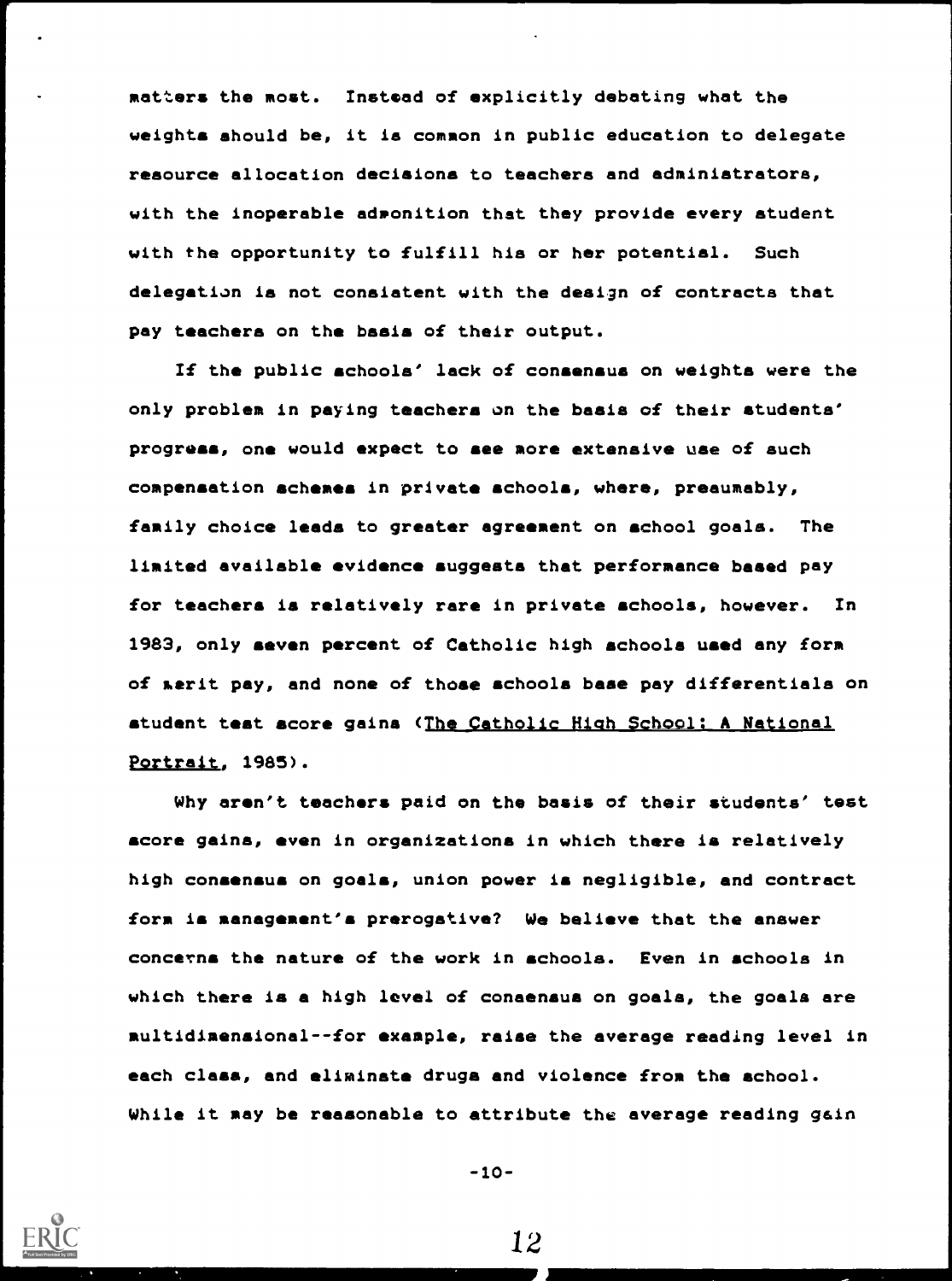of a group of students to a particular teacher working with students behind a closed classroom it is not possible to measure each teacher's contribution to the second goal. In fact, eliminating violence and drugs from a school requires that teachers open their classroom doors and work as a team to monitor atudenta' actions while not in class. If teachers' pay is based solely on success in raising reading scores, teachers have strong incentives to keep their classroom doors closed, and neglect the teamwork outside of classrooms that contributes to accomplishment of the second goal. Moreover, the strategy used in some laundries to combat this form of opportunism, namely, hiring workers to tend to the tasks neglected by piece-rate workers (for example, maintaining the machinery), does not work well in schools. As many schools have found, teachers, who work with atudenta every day in class, and who know atudents' names and their personalities, are typically more effective in eliminating drugs and violence from a school than specialized security officers are.

School principals, as well as teachers, realize that much of the important work in schools must be done by teachers working together and that compensation algorithms that reward only those dimensions of performance for which each teacher's contribution can be measured create pervers incentives. This may explain why paying teachers on the basis of their students' test scores is extraordinarily rare in American education.

It is important to note that our explanation rests on the nature of teachera' work and the ircentives that piece-rate



 $-11-$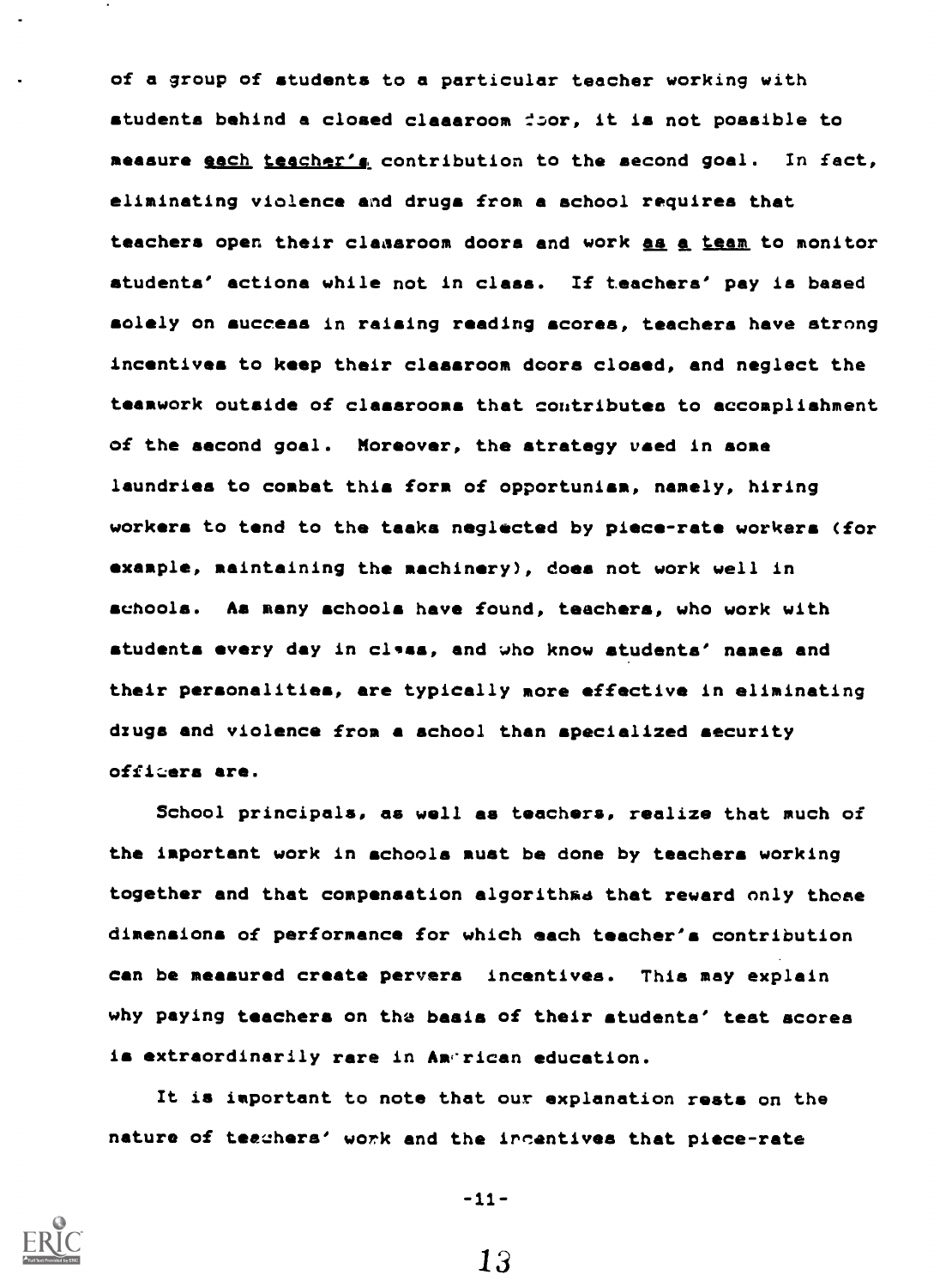compensation schemes provide. This is quite different from the typical objection to "new style merit pay", which emphasizes the inadequacies of standardized testa. While it is true that standardized tests of, say, students' reading skills often do not provide measures of students' true skills, and consequently of the fruits of teachers' work, the limitations of testa are not the fundamental problem with "new style merit pay." Even if teats were deve)oped that measured quite accurately students' skills in particular subject areas, incentives to allocate time strategically to particular students and particular subject areas, and to neglect aspects of the job such as eliminating drugs and violence, would remain.

C. "Old Style Merit Pay"

The significance of teamwork and the presence of school principals who have direct supervisory functions suggest the possibility of basing teachers' compensation on principals' evaluations. In fact, such "old style merit pay" is the common model for merit pay. In this &action, we explore the extent to which the framework provided by the contracts literature helps us to understand why most experiments with "old style merit pay" have failed.

The lessons from the contracts literature regarding the conditions under which it is efficient to base the compensation of individual workers on supervisors' asaesamenta of their actions can be summarized as fo/lows. Merit pay is efficient



-12-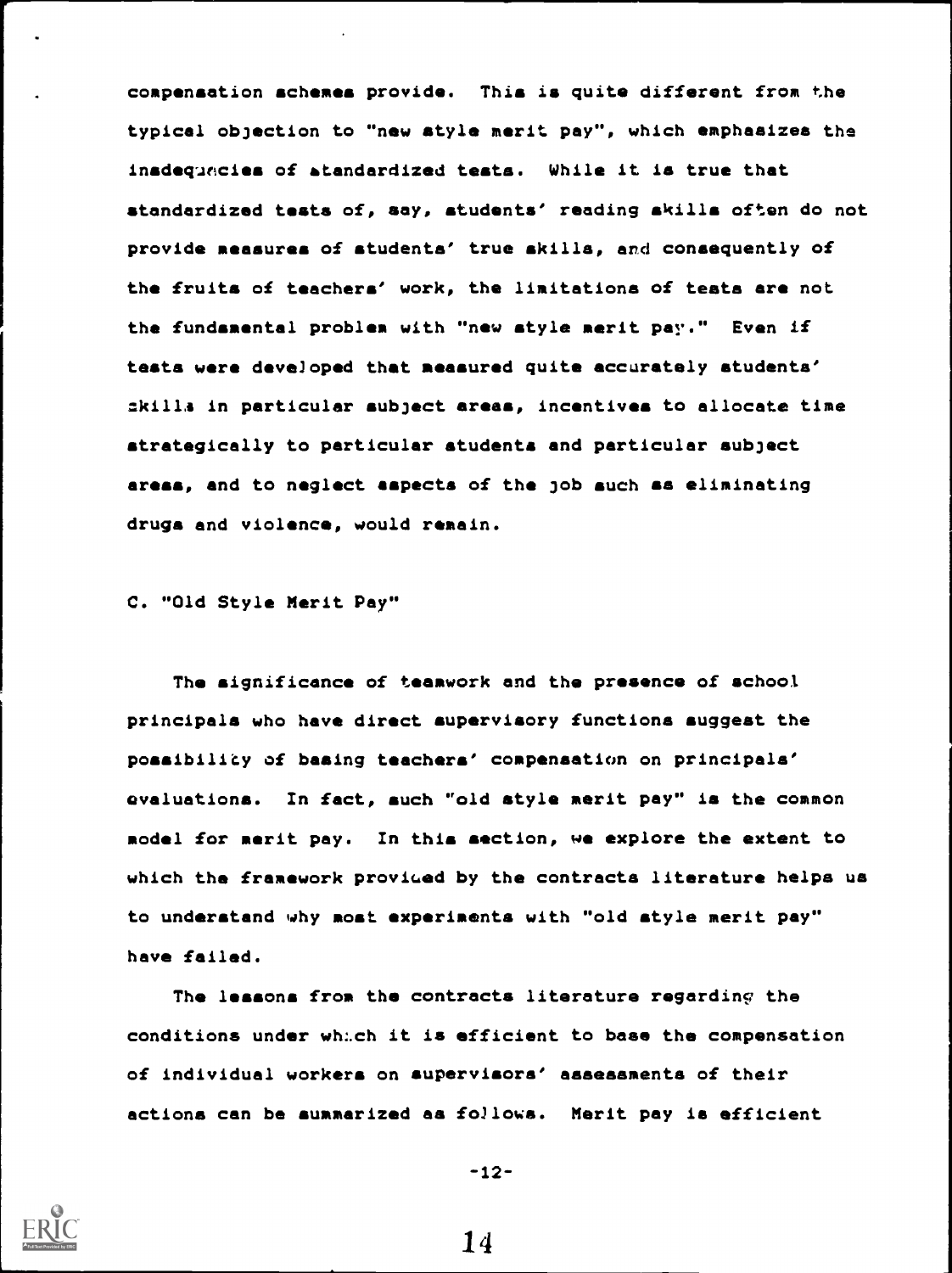when the nature of the activity in which workers are engaged is such that supervisors can provide relatively convincing answers to the following two questions posed by workers:

1. Why does worker x get merit pay and I don't?

2. What can I do to get merit pay?

Unloading boxes from a truck is often auggested as an activity where supervisors can answer workers' questions about performance-based pay differentials. Supervisors can state that worker x was paid more than other workers because he carried two boxes at a time, while other workers carried one at a time. Workers are likely to accept this answer because they recognize that carrying two boxes at a time is in fact productive. They also recognize that the nature of the activity gives worker x few possibilities for opportunistic behavior--that is, for actions that make him appear productive, but in fact do not contribute to the unloading. Supervisors can answer workers' second question by stating that they can earn higher pay by carrying two boxes at a time. Workers are likely to find this anawer acceptable because the required action is something they can do, if they choose to.

The nature of teachers' work is very different from jobs like unloading a truck. As is the case with all jobs, some teachers are more effective than others--hence, the call for merit pay. However, moat analysts agree that there are no clearly defin . behaviors that conristantly result in high performance.<sup>5</sup> In other words, there is no analog to carrying two boxes on every trip.

-13-

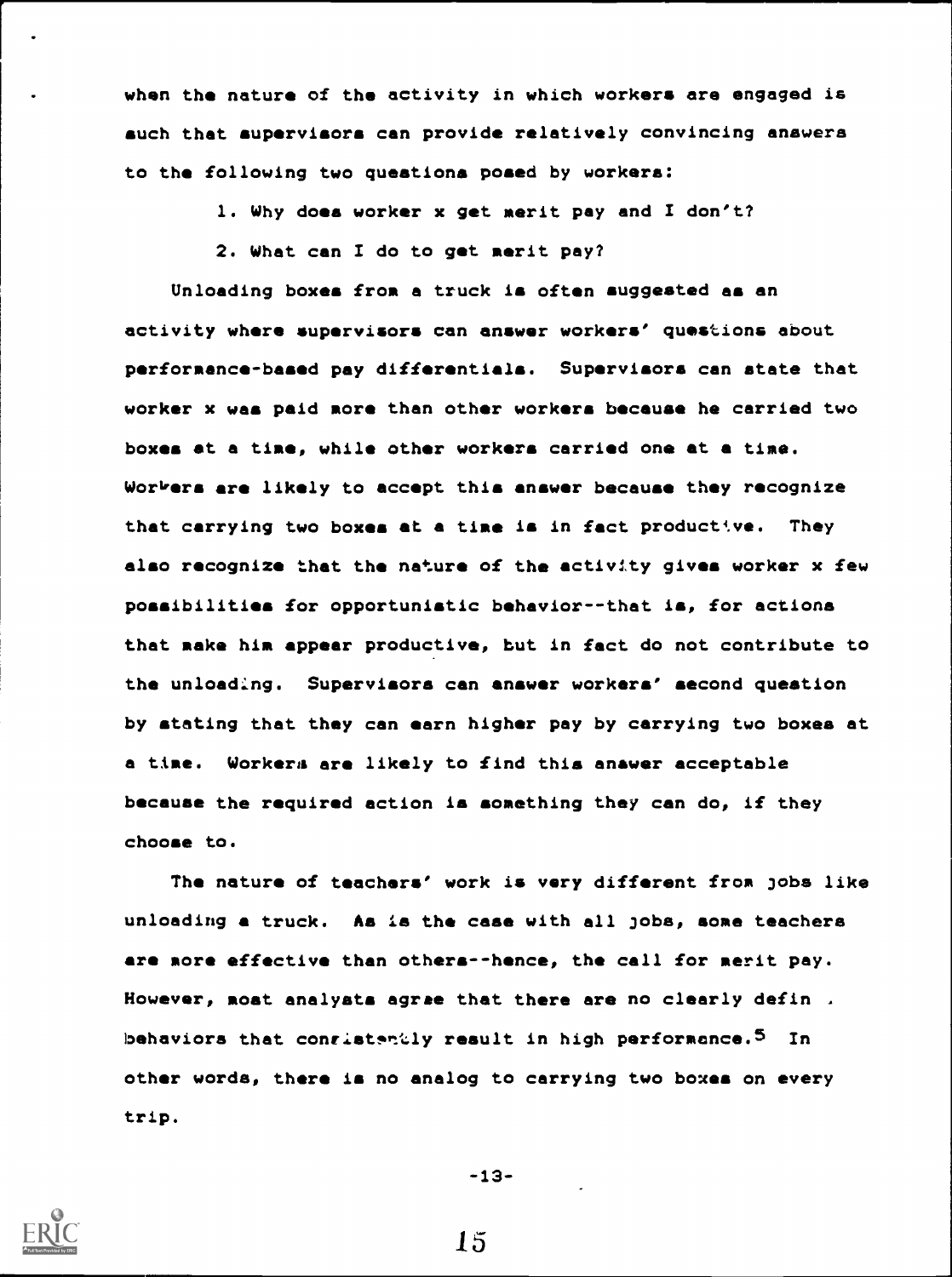One consequence of the Imprecise nature of the teaching activity is that supervisors cannot answer convincingly teachers' questions about why teacher x got merit pay and they did not. As one of the administrators we interviewed commented:

> ....I know who the good teachers are. They're so and so, so and so, and so and so. Why are they good teachers? Well, I don't know; they are just good teachers; but I know who they are...

Many teachers who are denied merit pay find this answer unsatisfactory. One reason is that they are aware that the nature of teaching, with its closed classroom doors, and the networks of relationships among teachers and between teachers and parents, provides great potential for opportunistic behavior. In other words, there are many things that a teacher mould do to iapreaa a principal and to suggest that he was more effective than his colleagues. Examples include using friendships with parents to spread rulors about other teachers' incompetence, and not sharing materials that could help other teachers. Thus, teachers have reason to question whether merit pay went to teachers who were in fact the moat productive or to those who were most facile in impressing supervisors.

A second consequence of the imprecise nature of teaching is that supervisors cannot answer convincingly teacher's second question: what can I do to earn merit pay? In other words, they cannot suggest specific actions that the teacher can undertake that both the teacher and the supervisor recognize will enhance the teacher's effectiveness. Without an unequivocal answer to

-14-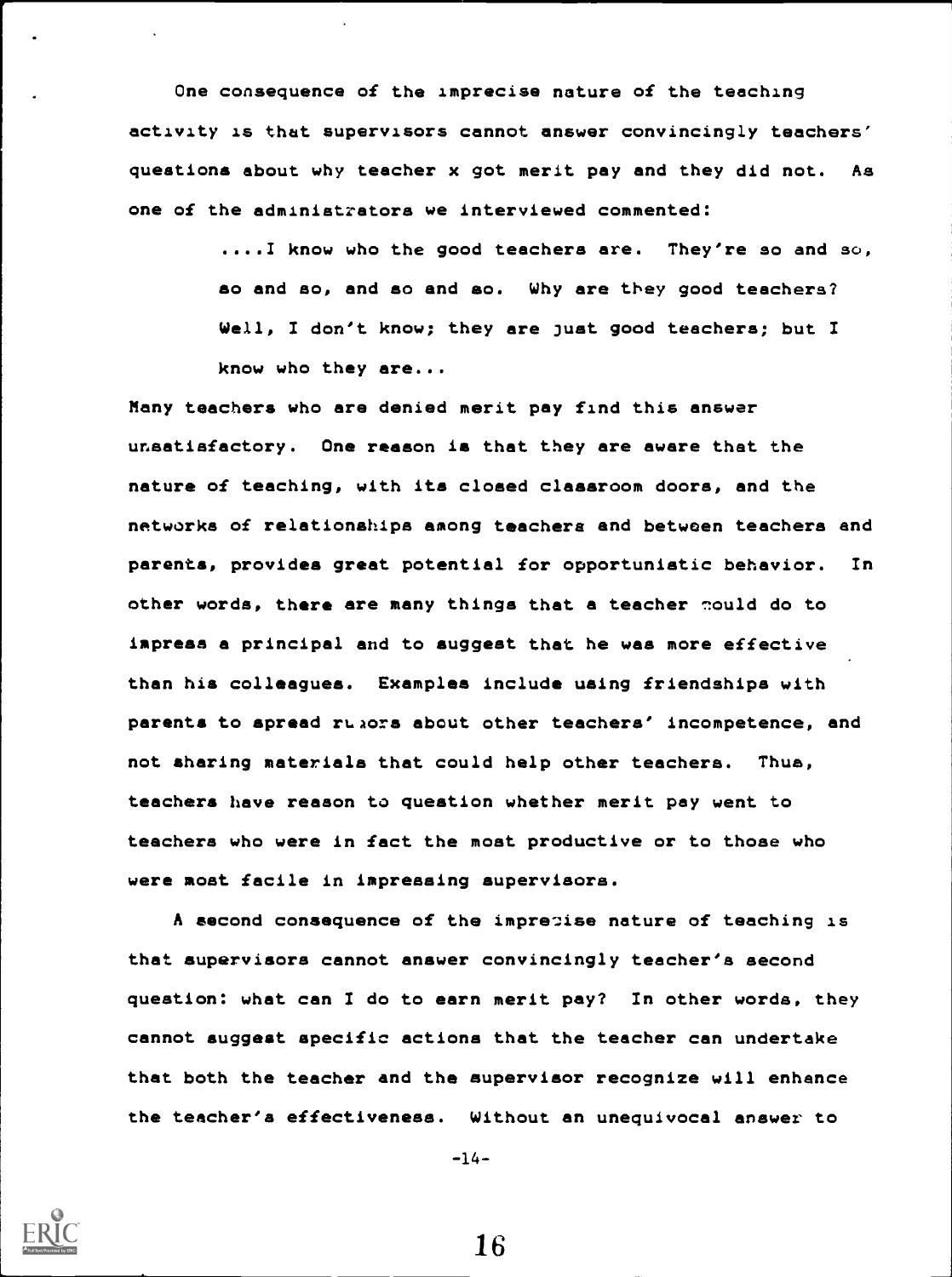this second question, teachers may have little incentive to change their behavior in pursuit of higher income. Worse yet, teachers may learn the lesson that concealing their problems and playing up to evaluators is what the organization rewards-dramatically complicating managers' evaluation problem.

In effect, the lesson from the contracts literature is that the problems with "old style merit pay" are more fundamental than careless implementation, or inadequate training of evaluators--to name but two of the explanations often given for the failure of merit pay plans. The problem lies in the nature of the teaching activity itself. Specifically, it is the lack of a blueprint for effective teaching that prevents supervisors from providing convincing answers to teachers' questions about why teacher x got merit pay and they did not, and what they can do to earn merit pay.

What the contracts literature does not reveal is exactly what problems arise under merit pay that has led moat school districts to drop this type of compensation system after a brief trial. While our field work was not designed to address this question, we did learn some interesting things about the problems merit pay causes, particularly from teachers and administrators in two districts that have had merit pay for more than twenty years, and have altered their plans several times to deal with perceived problems. The comments of these participants are informative in understanding what happens when supervisors cannot answer teachers' queationa about why some teachers get merit pay and others don't.

 $-15-$ 



1 '7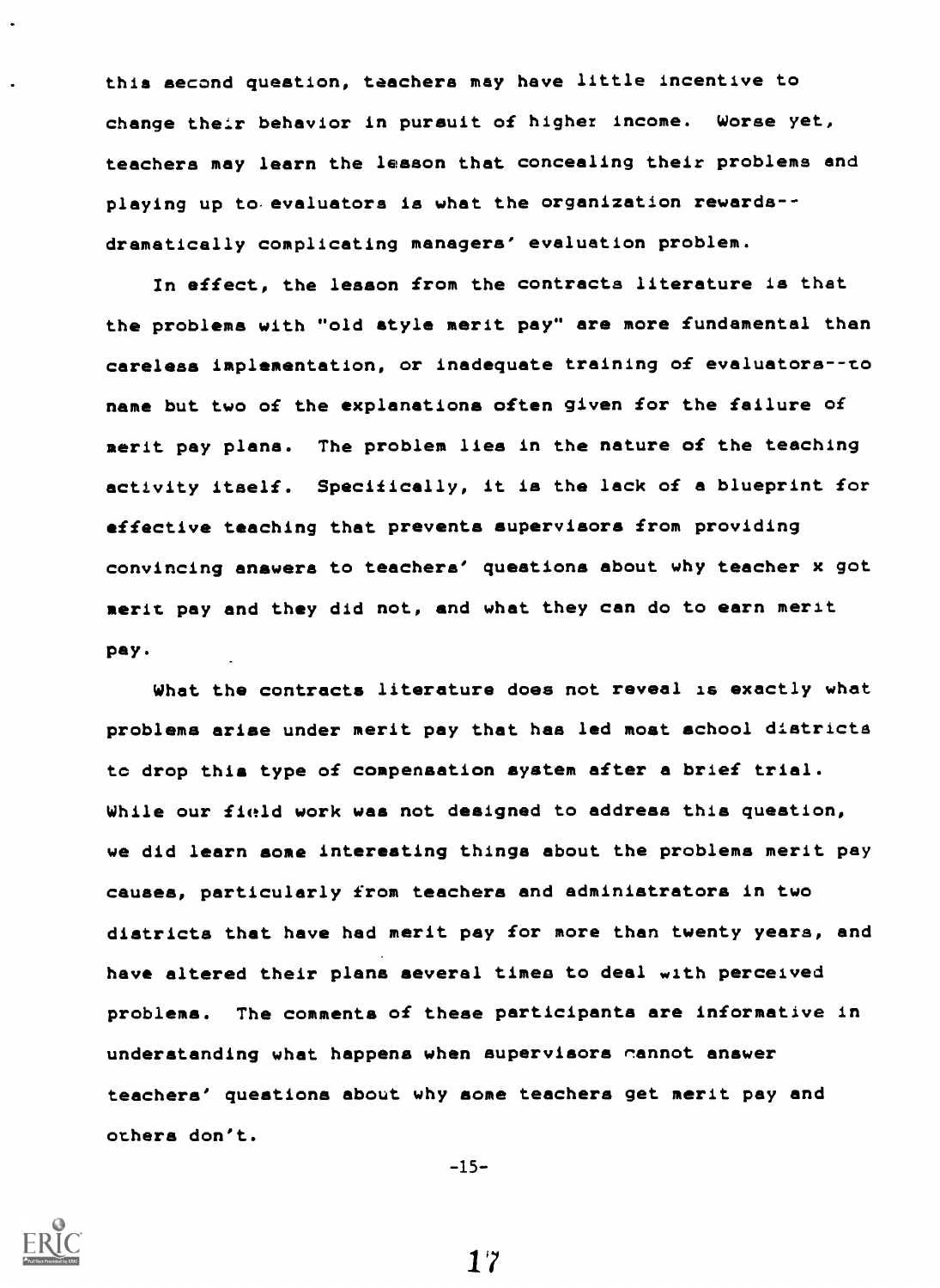One theme that ran through our interviews is administrators' perception theit many teachers who received evaluation ratings lower then thay felt was just responded by working leas hard. As one teacher told an administrator: "If that's all you care, then that's all you'll get."

What constitutes a just rating from a teacher's point of view? We heard frequently that the absolute floor was the rating the teacher had received in the last rating period. Rarely do discussions of merit pay focus on the significance of the repetitive nature of the evaluation process. Yet teachers see their "merit" ratings in terms of whet they and others have been told by supervisors in the past.

The rising expectations and the pressures from teachers for higher ratings over time were recurrent themes in the comments of administrators. Moracver, several administrators cited negative consequences that arose from giving a teacher a lower rating than the teacher had received in the past. One principal mentioned that when he gave an older teacher with no better than adequate performance a rating lower than his predecessor had given her, the teacher, who had planned to retire at the end of the year, became so incensed that she postponed her retirement for two yeara. The key point here is that even an evaluation system that produces valid and reliable performance ratings is not enough to guarantee the success of merit pay. If teachers feel that the ratings are unjust and evaluators cannot convince



-16-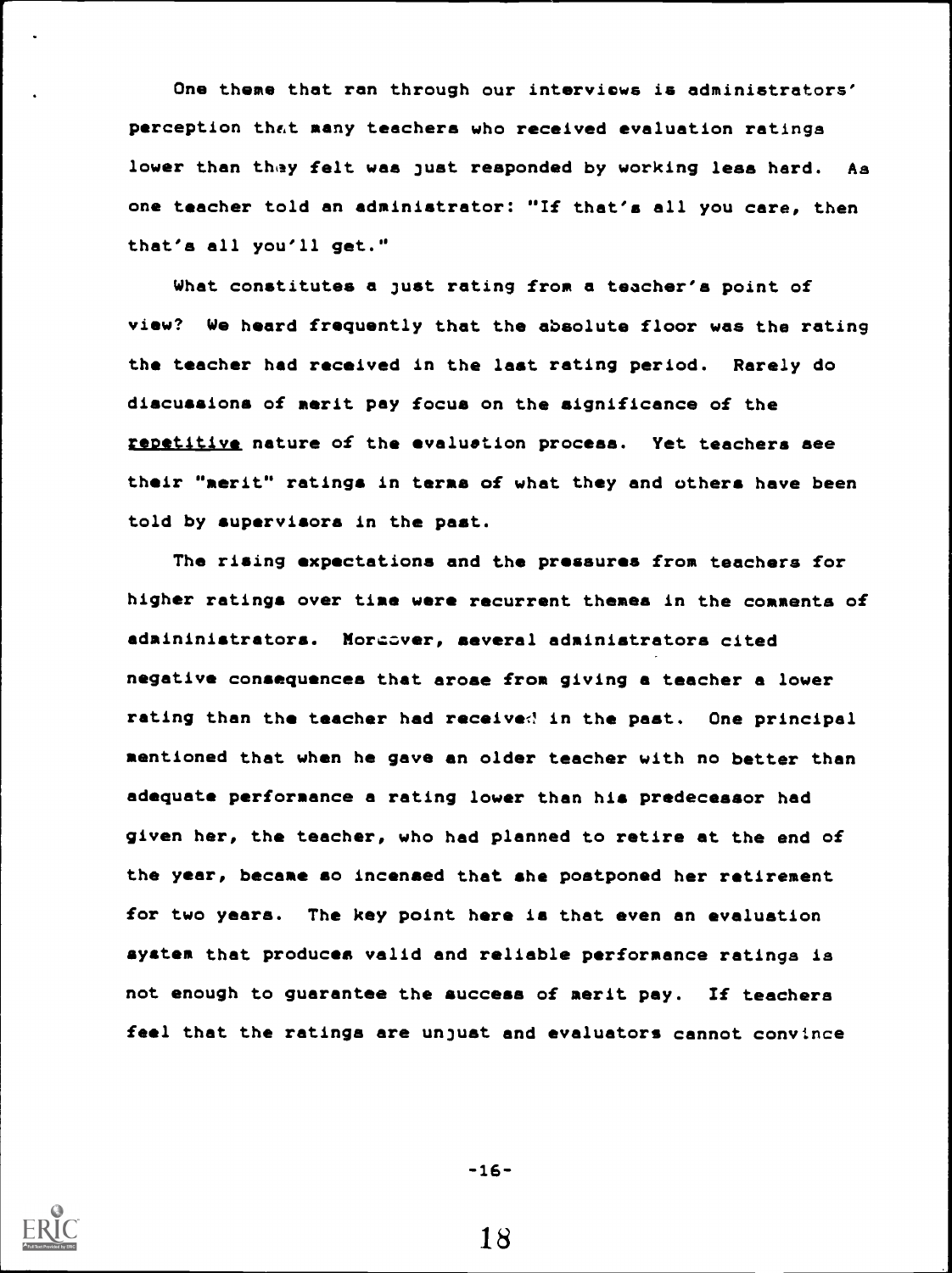them to the contrary, their reactions to the ratings may undermine the education students receive.

Several school principals commented that prior to the introduction of merit pay, they often gave teachers ratings higher than the teachers actually deserved, and encouraged the teachers to live up to the high ratings. The principals reportec that this was the moat effective strategy for stimulating many teachers to improve their performance. While this evaluation strategy produced ratings that were not objectively valid, the principals felt it promoted their primary goal of stimulating teachers to work hard in helping children to learn. In particular, this approach allowed administrators to focus on the apecific problems a teacher was struggling with, without an atmosphere of concealment.

Many of these same principals decried the use of merit pay becauae it reduced their ability to pursue the strategy of encouraging teachers through high ratings. Under merit pay, principala were under pressure from superintendents, who must defend the coat of merit pay to their school boards, to keep the number of top ratings low and to provide a strong defense of the top ratings they did give. At the same time, principals felt under pressure from teachers to provide explanations for why they had not gean given the top rating while the teacher in the next classroom had. Aa one principal stated: "merit pay turns my job from being a coach into being a referee." And he implied that his teachers no longer saw him as a helpful coach, but as a



-17-

1J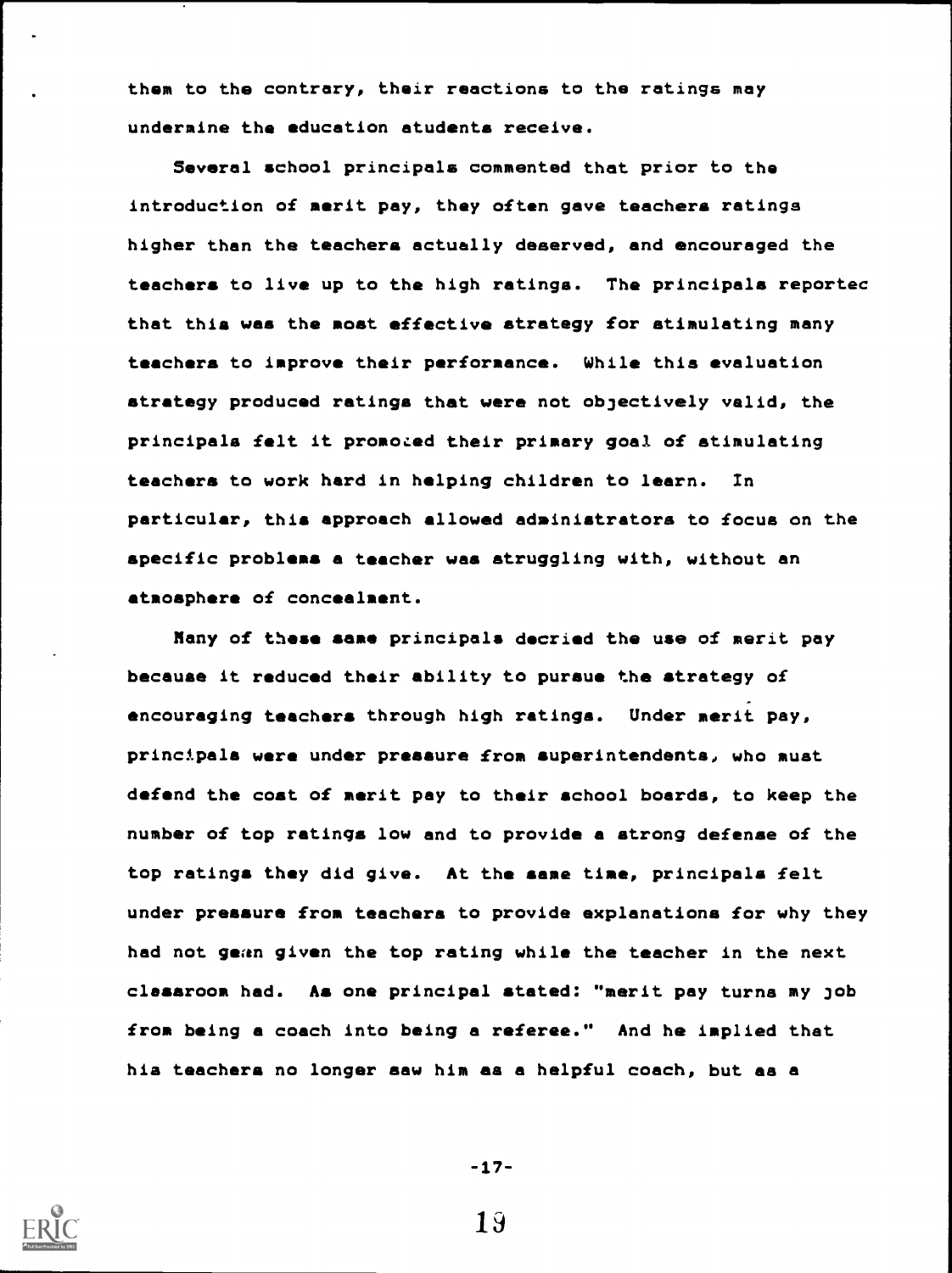critical referee- -and this threatened his ability to motivate his teachers to high effort levels.

Some readers may conclude that one of the benefits of merit pay is that it pressures principals into actually evaluating teachers objectively, one of the most important parts of their job. There is something to this argument. Most principals whom we interviewed certainly felt this preaaure. There is more to be said, however. School principals need teachers. Principals' primary job is to ensure that the children who pass through their school learn as much as possible. Yet they don't teach any students. Teachers do the teaching, and the principals' success depends to a large extent on their ability to encourage teachers to work hard and work together. When a principal gives a teacher a lower evaluation than the teacher had previously received, the teacher may lose some money. But the principal may lose the cooperation that he needs to make the school work. Our field notes contain many stories principals told about the distressing consequences of giving teachers' ratings lower than the teachers expected.

In effect, merit pay dramatically increases the tensions surrounding the formal evaluation process, and increases the intensity with which teachers ask why they did not receive the top rating and what they can do to receive a better rating next time. In most experiments with merit pay for teachers, school principala have not been able to respond to these questions convincingly. We believe that the lack of convincing, specific responses to teachers' questions contributes in a central way to



-18-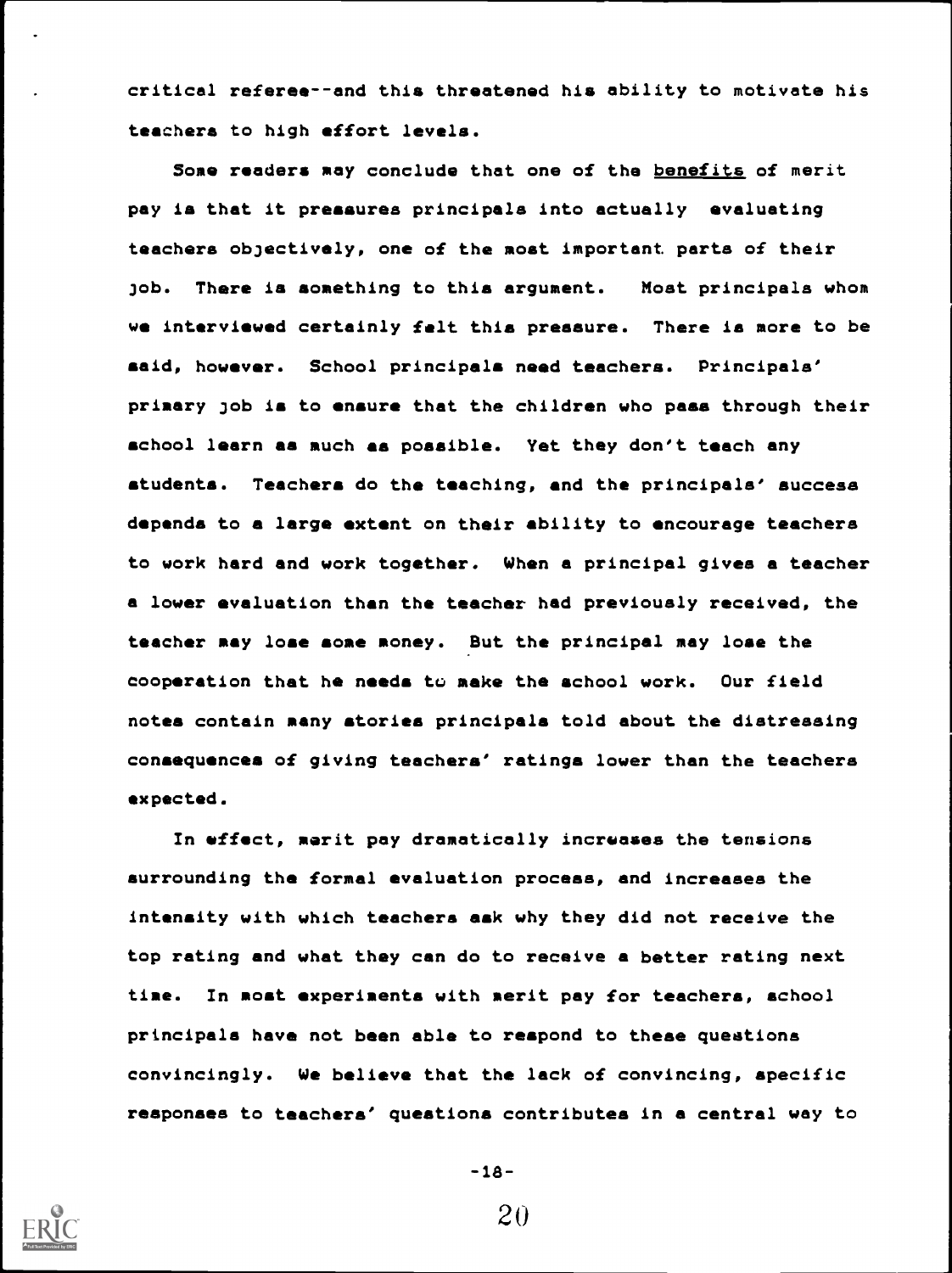the low morale and "problems of administration" that are cited in a recent survey as the primary reason school districts drop merit pay.6

Our evidence leads us to emphasize the ±mportance of the imprecise nature of teachers' work in contributing to the demise of "old style merit pay." One of the readers of an early draft of this paper commented that, if we were correct, and the problem was not simply poor public sector management, we should expect that "old style merit pay" wculd not be common in for-profit educational institutions. While an in-depth exploration of this proposition was beyond our resources, we did attempt to respond to this comment by learning about the compensation policies of Stanley Kaplan, the largest of the for-profit firma specializing in pre)aring students to take standardized tents, such as the Scholastic Aptitude Teat.

Stanley Kaplan does monitor the performance of its teachers closely, in part by observing them in the claesroom, and to an even greater extent, by soliciting student evaluations of each teacher's performance. In fact, Kaplan's students are quick to complain when the quality of instruction does not justify the coat of the course. Kaplan uses the feedback from students in deciding which teachers to dismiss. The firm does not use this information in determining individual teacher's compensation, however. In fact, teachers who work for Stanley Kaplan are paid in much the same way public school teachers are paid. All teachers are paid according to a salary scale that bases compensation on experience--on the number ox courses taught.



-19--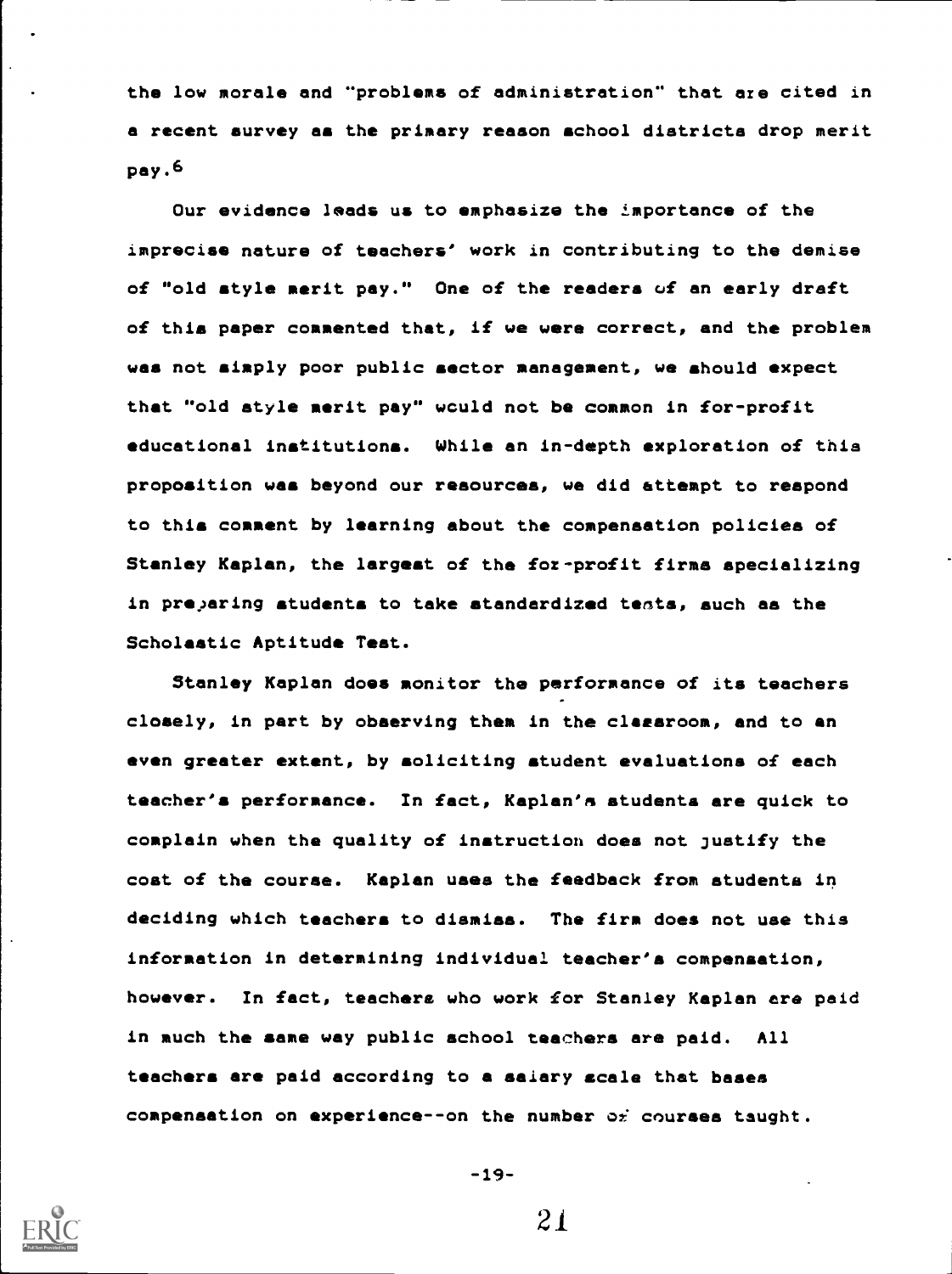There are no bonuses for superior performance.

We asked the personnel director of Stanley Kaplan why the firm does not use performance-based pay. Her answer included these points. All Stanley Kaplan teachers are effective; those who are not are dismissed. There are some teachers who are superstars, and the firm has considered paying bonuses to these teachers. The firm has rejected this plan because of its managers' perception that the positive impact of bonuses on the performances of the superstars would be more than offset by negative effects on the performances of effective teachers who don't receive bonuses, don't know why they were passed over, and can't be told how to become superstars.

In the context of our paper, the Kaplan evidence can be interpreted as inplying that even when management can make relatively accurate fine-grained distinctions among teachers, management would not be able to convince the merely good teachers of the superior performance of some of their co-workers. As a result, the responses to the pay differentials would not further the goals of the organization. Thus, the imprecise nature of the teaching activity prohibits evaluators from answering the hard questions teachers poae about "old style merit pay" and leads a successful profit-making firm to base compensation on experience. It is important to add that Stanley Kaplan uses evaluation aggressively, even without merit pay, both to dismiss ineffective teachers and to offer useful advice to effective



-20-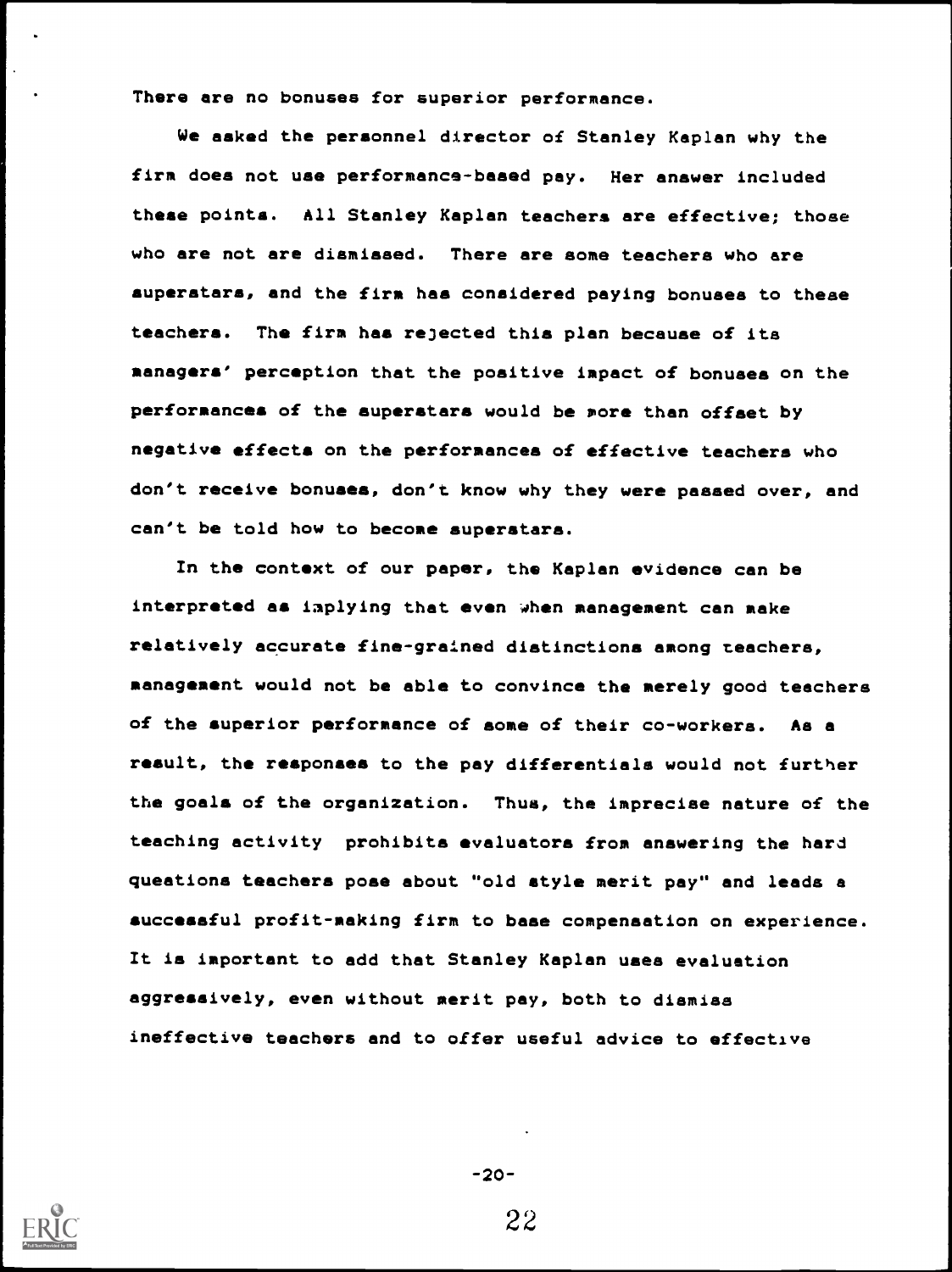teachers. This approach is obviously similar to that taken by administrators in many public schools.

IV. WHY DOES MERIT PAY SURVIVE IN SOME SCHOOL DISTRICTS?

A. Our Research Strategy

If merit pay is not an effective strategy for improving teachers' performance, why do merit pay plans survive in a few districts? Are the districts atypical? Are the provisions of the merit pay plans atypical? Did merit pay in these districts help to solve problems other than that of motivating teachers?

We began our search for the answers to these questions by identifying school districts that have used merit pay for a number of years. Two Educational Research Service (ERS) reports were helpful in this regard. The first (Porwoll, 1979) identified 115 school districts in the U.S. that used merit pay in 1978. The second (Calhoun and Protheroe, 1983) reported the results of a survey that inquired whether each of these 115 districts was still using merit pay in 1983, and if not, why not. We used the 47 districts that reported in the 1983 survey that they were still using merit pay as the population from which we selected districts for study.

We had hoped to identify urban districts within this population. The reason is that, since many urban districts are thought to have particularly serious problems with poor teaching



-21-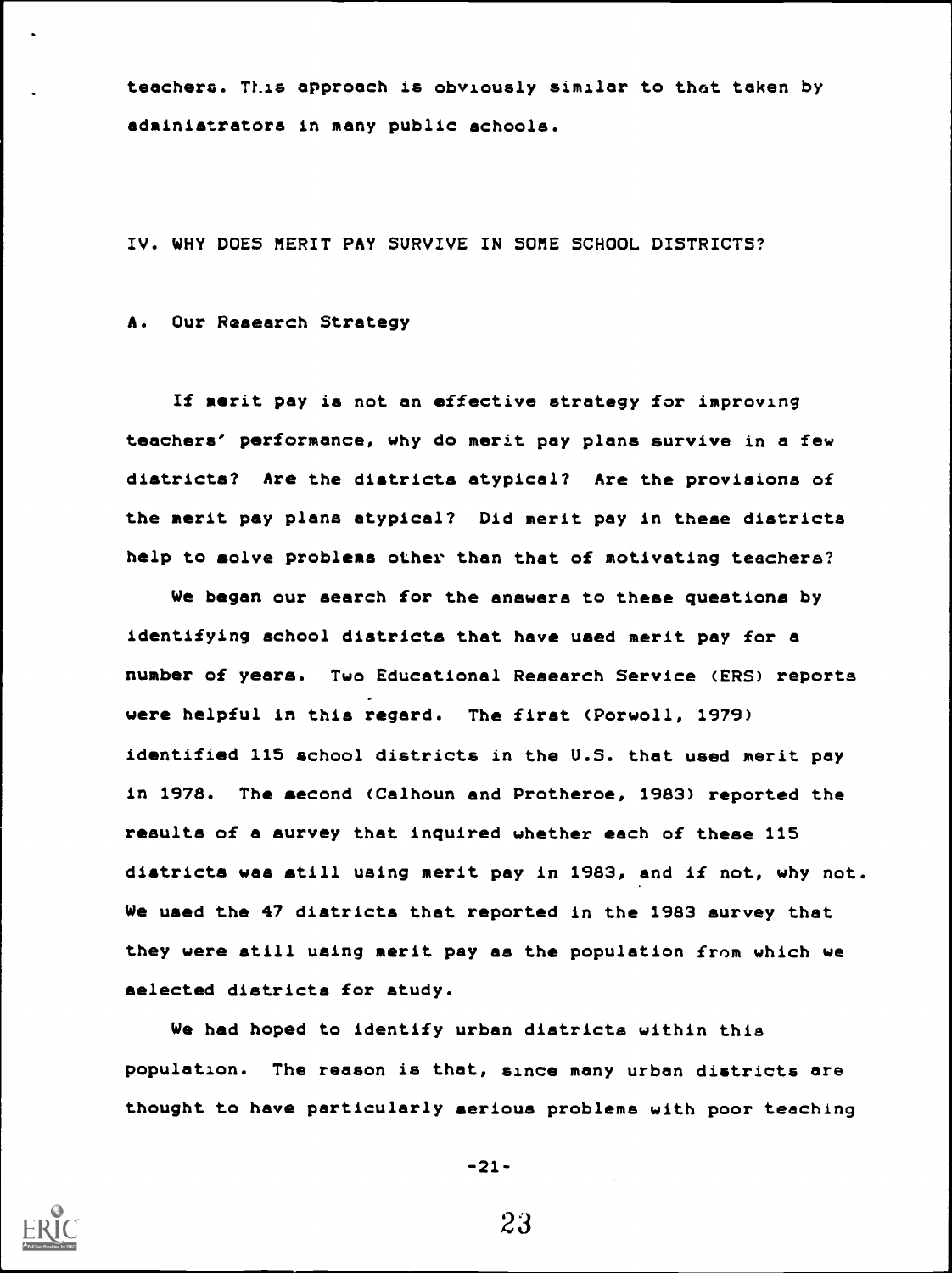quality and low teacher morale, analysis of enduring merit pay plans in urban districts might provide important insights about the factors that contribute to the success of performance-based contracts for improving teachers'' performance. We found no urban diatricta with long-lived merit pay plans. In fact, we could not find even one documented case of a large, once-troubled school district that had successfully used merit pay to improve its performance. To the contrary, one of the striking aspects of the list of districts with enduring merit pay is the large percentage of very small diatricta serving relatively homogeneous student populations. Moreover, these districts tend to use very small amounts of money as merit pay bonuses.

We then looked for districts that had used merit pay for at least five years and either used pay differentials of at least \$1000, or served more than 10,000 students. We found seven districts that met these criteria. We spent several days in six of these districts interviewing teachers and administrators with the goal of learning how each merit pay plan worked and what teachers' and administrators' reactions to the plans were.

B. Characteristics of the Districts

The six districts that we visited vary in size, from 2500 students to 60,000 students. Three are located in the southwest; one in the northeast; one in the midatlantic region and one in the northcentral region of the country. Two districts have



-22-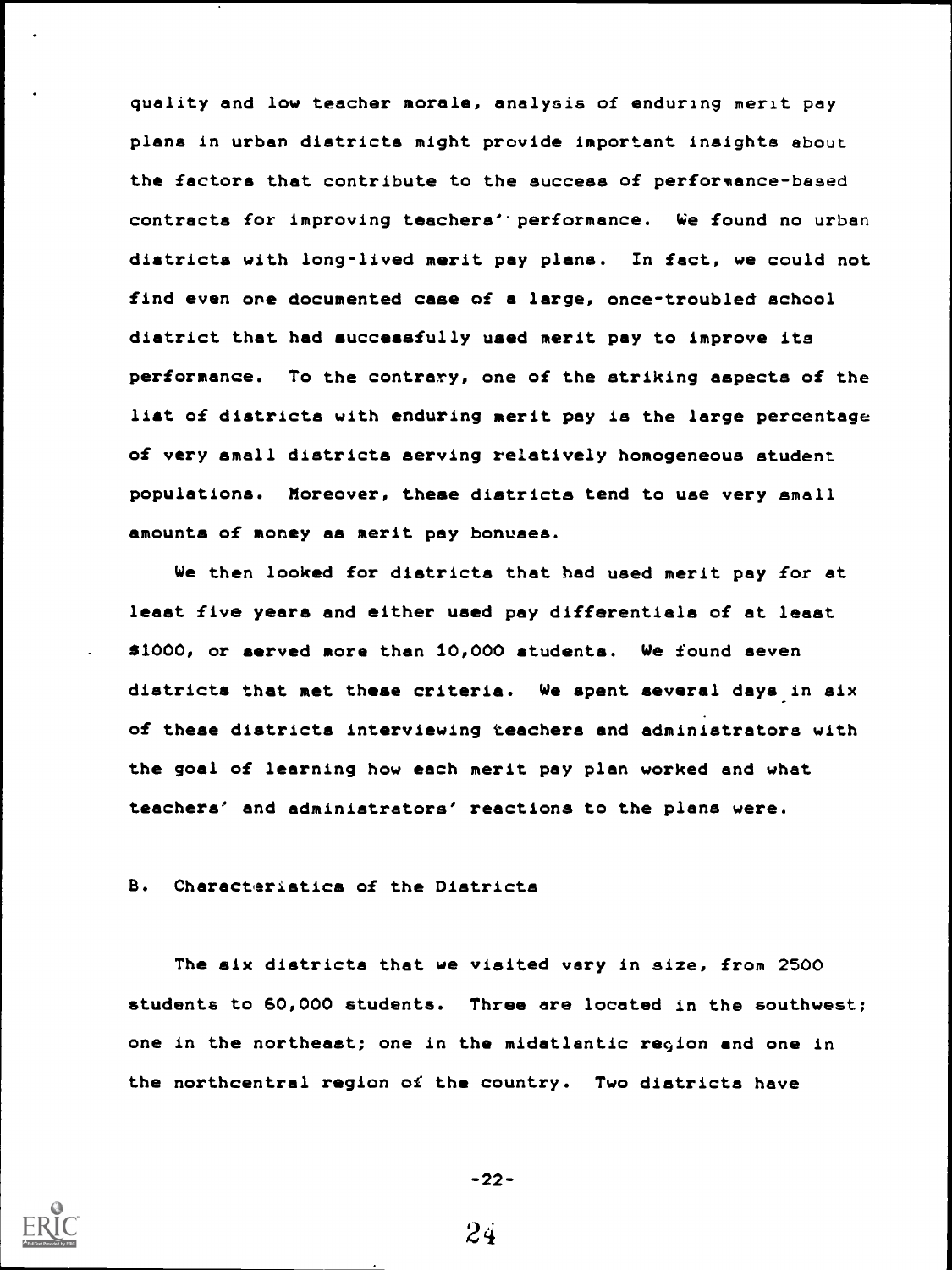collective bargaining; the union role in the other four is insignificant.

All of the six districts are considered to be among the best in their geographical areas--places where teachers like to work, and where high housing prices reflect the desirability of the public schools. In evaluating the role merit pay playa in contributing to these diatricta' accomplishments, it is important to focus first on attributes other than merit pay that the districts have in common.

All of the districts have salary schedules, to which merit pay is added, that are above average for their geographical areaa. The high salaries and good working conditions permit these districts to be selective in choosing among applicants for teaching positions. None of these diatricta adopted merit pay as a response to the idea that there was not enough money to pay all teachers well, so they would at least pay a few good teachers well. In fact, we heard from several adminiatratora comments such as this one: "No merit pay system would ever work without salaries at a point that teachers can live on."

None of these districts use merit pay as a strategy to give negative signals to teachers. perceived to be ineffective. However, using evaluation practices quite unrelated to merit pay, these diatricta do dismiss teachers judged to be incompetent, and aze pressured by parents to do so. These practices have not been resisted by teachers' unions in the two districts with relatively powerful unions. The union leaders in these districts stated



-23-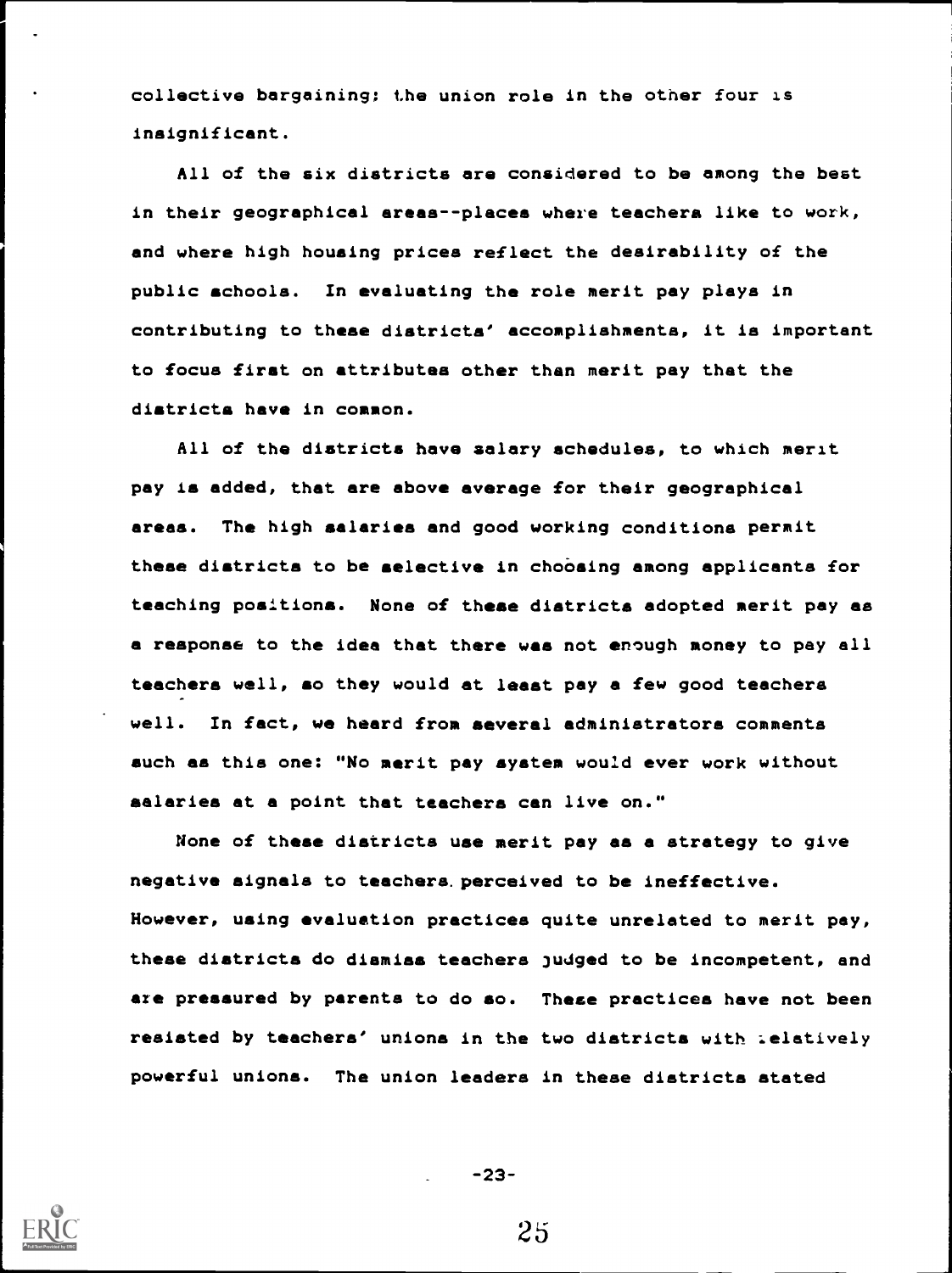that they made sure that due process was observed, but that it was not in the union's interest to protect incompetent teachers.

One lesson to be learned from examining the characteristics of school districts with long-lived merit pay plans is that attractive working conditions may be a prerequisite for the survival of merit pay.

C. Characteristics of the Enduring Merit Pay Plans

Working conditions do not provide the whole answer to why merit pay survives in a few districts. In fact, merit pay has been dropped by a great many districts that appear similar to the districts we studied that do have long-lived merit pay plans. Thus, to explain the survival of merit pay in our districts, we need to look at the plans themselves.

The six merit pay plans thut we learned about differ in many respects. However, in every case,-the plan incorporates a strategy for dealing with the two questions that many teachers ask about merit pay:

1. Why does teacher x get merit pay and I don't?

2. What can I do to earn merit pay?

The strategies consist of varying combinations of four themes: extra pay for extra work; make everyone feel special; make the program inconspicuous, and legitimation through participation.



-24-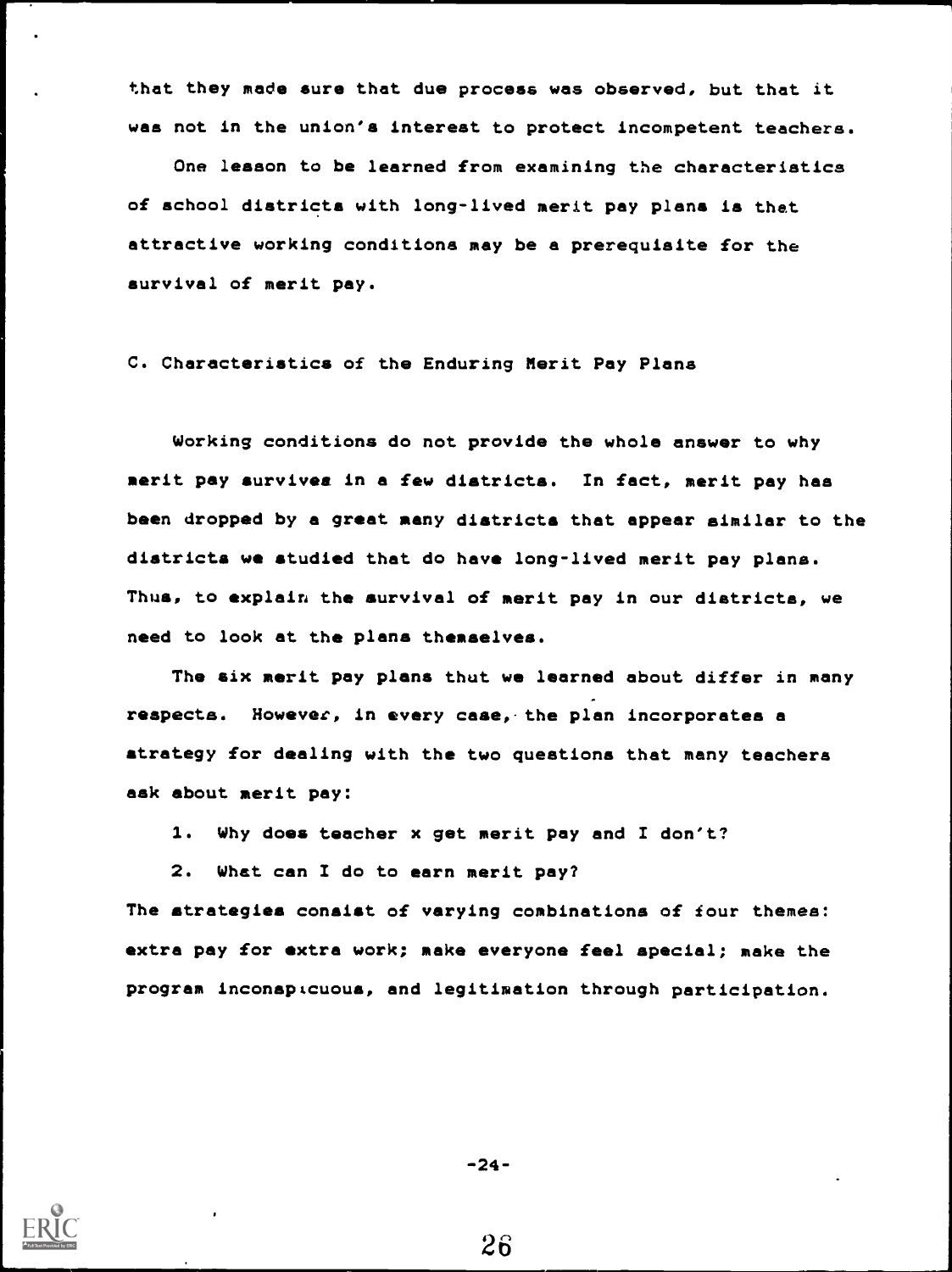#### 1. Extra pay for extra work.

One common theme in the long-lived merit pay plans is that the definition of performance is altered so as to reduce emphasis on classroom teaching, and increese emphasis on completion of tasks outside the classroom. For example, the numerical rating aystem used by one district to determine merit pay awards gives school and community service the same weight as classroom performance. Another district requires that a teacher complete six outside activities to be eligible for merit pay. As one teacher commented: "This isn't merit pay; it's how you get the yearbook done."

A complementary pfactice is to make the teacher responsible for documenting that he or she is worthy of merit pay. As part of the merit pay application process in several districts, teachers had to prepare lengthy documents describing their accorplishments and providing evidence in the form of teatimonials from colleagues and parents. One teacher commented:

When I finished this last time, I had a volume no less than three inches thick of evidences, arguments, and materials.

These practices, which we call extra pay for extra work, provide one set of relatively convincing answers to the two questions teachers raise about merit pay. Administrators can clearly state that teacher x received merit pay because he devoted time to organizing a variety of activities and to documenting his accomplishments, both in the classroom and



-25-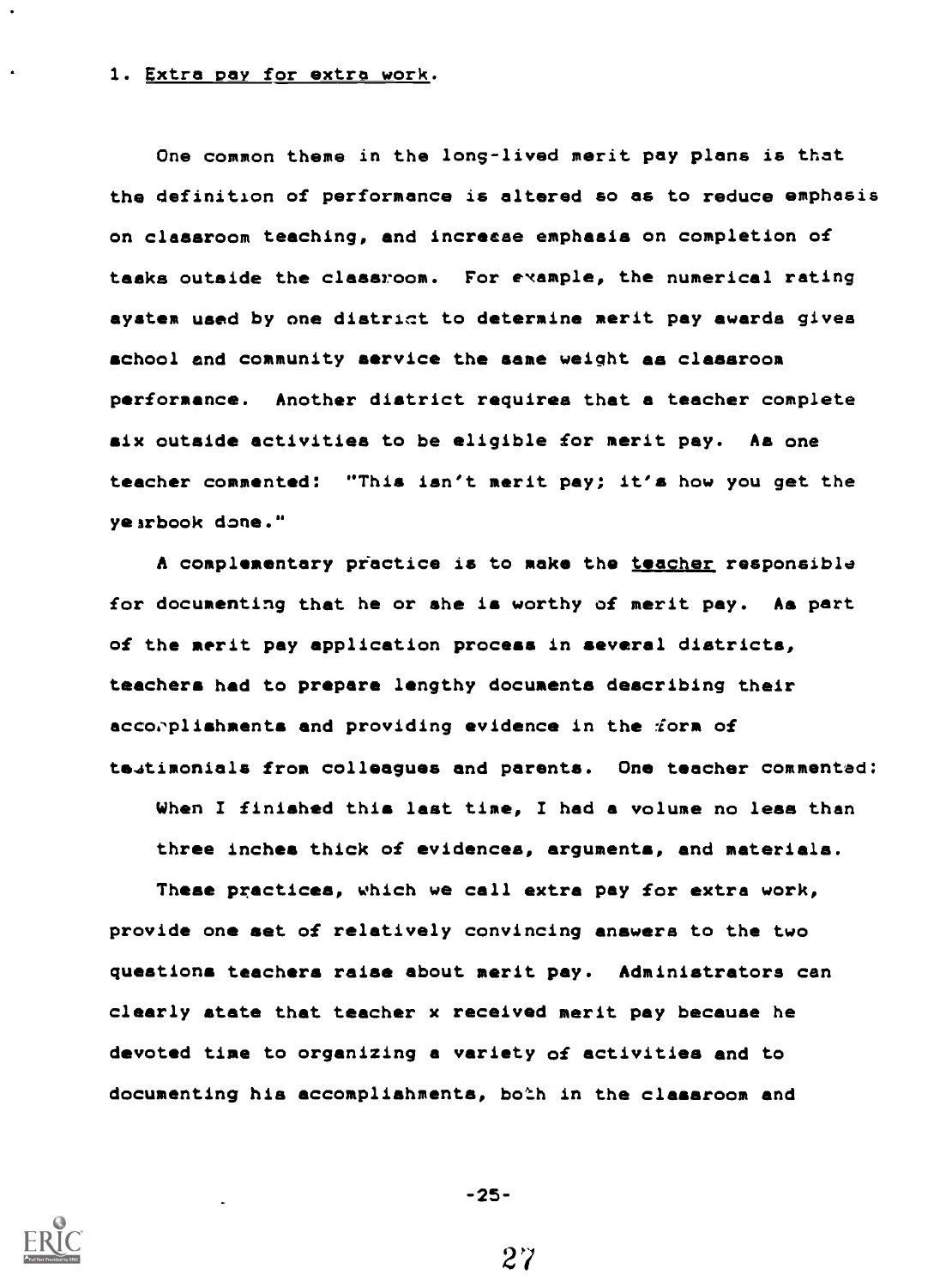outside the classroom. If another teacher wants merit pay, he can do these same things.

## 2. Make everyone feel special.

A second theme is to quietly award merit pay to almost all teachers. This strategy is most pronounced in one district in which a numerical rating system is used to determine whether teachers receive an award of  $$0, $500, $1000, $1500, or $2000.$ Teachers whom we interviewed were unawaz > of the distribution of actual awards, but typically were pleased that they received a substantial award. In fact, every teecher who participated in the voluntary merit pay program (over 90 percent of eligible teachers in the district) received a poaitive award; 85 percent of the teachers received either \$1500 or \$2000.

We suspect that the bunching of the ratings at the top of the scale and the relatively small monetary differential between the top two awards is important in minimizing ill-feeling on the part of teachers in schools headed by herd grading principals. In this district, having the principal be a hard grader means that the effective teacher gets a \$1500 annual bonus instead of a 02000 bonus.

In effect, the "make everyone feel special" strategy deals with teachers' potentially destructive questions about merit pay by reducing the number of teachers who ask. We find it interesting that the "make everyone feel special" theme was



-26-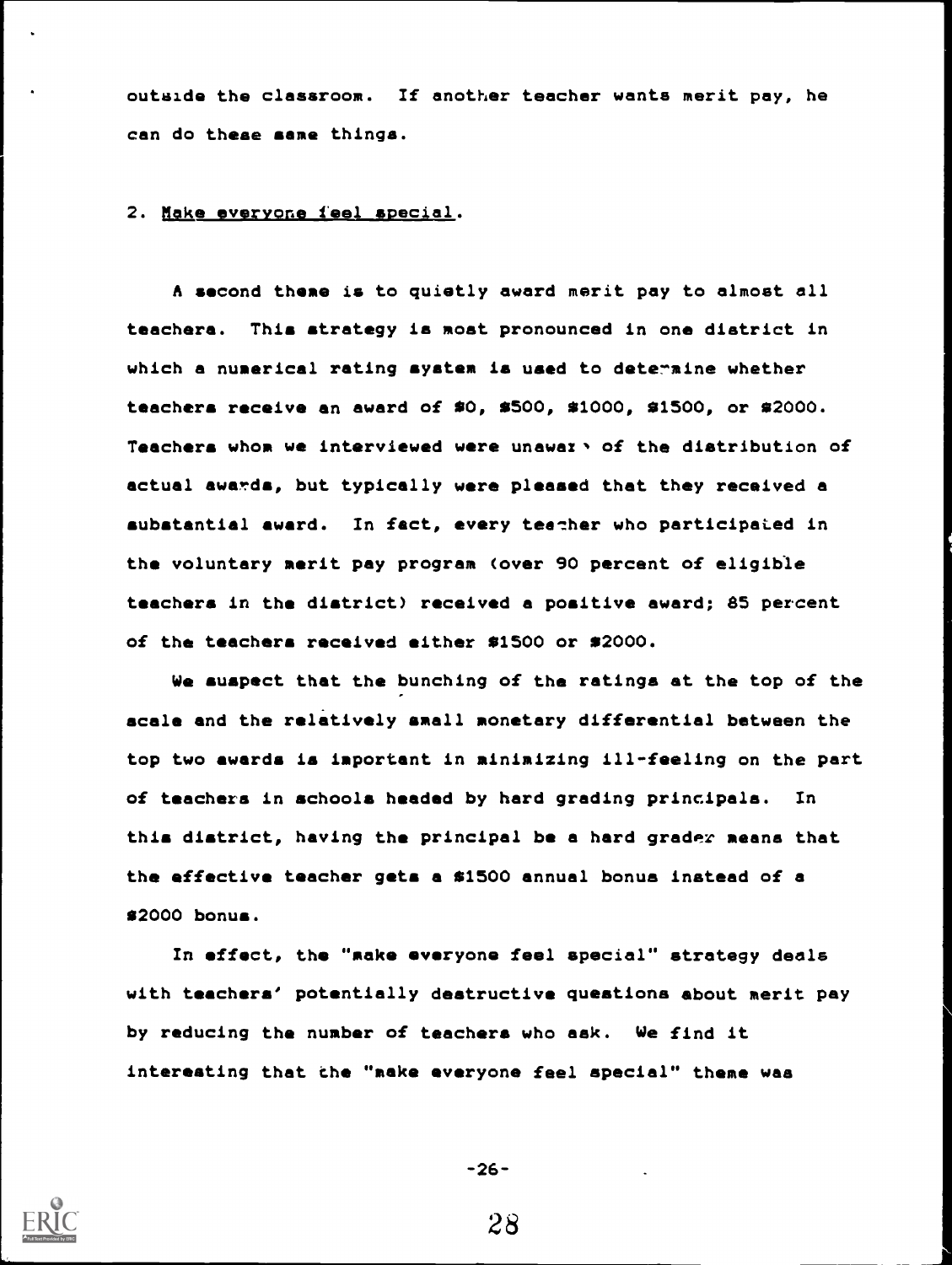particularly evident in the two districts in our sample that have had merit pay for more than twenty years.

### 3. Make merit pay inconspicuous.

In several districts, the design of the merit pay system is such that the incentives are of little interest to a large percentage of the teachers. For example, in one district, eligibility for merit pay requires ten years of service, completion of six activities outside the classroom, and satisfactory performance evaluations. The reward for fulfilling these requirementa is \$600 (somewhat more, if coupled with advanced degrees). Only 40 percent of the teachers in this district who do fulfill the length of service requirement choose to participate in the voluntary merit pay plan.

In another district, teachers can apply for one of four different award levels, with each level having different requirements. While the award levels are sizable, \$1000 for level I, \$4000 for level IV, the requirements are so demanding that only twelve percent of the teachera apply for any level (two-thirds of these teachers receive awards). For example, the level IV requirements include a Master's Degree and 30 hours of graduate credits, superior teaching skilla, as demonstrated, for example, by "representing the district at the state or national level as a resource person, chairperson, or committee member," and superior professional contributions, as demonstrated, for example, by serving "in an official capacity in the management of



-27-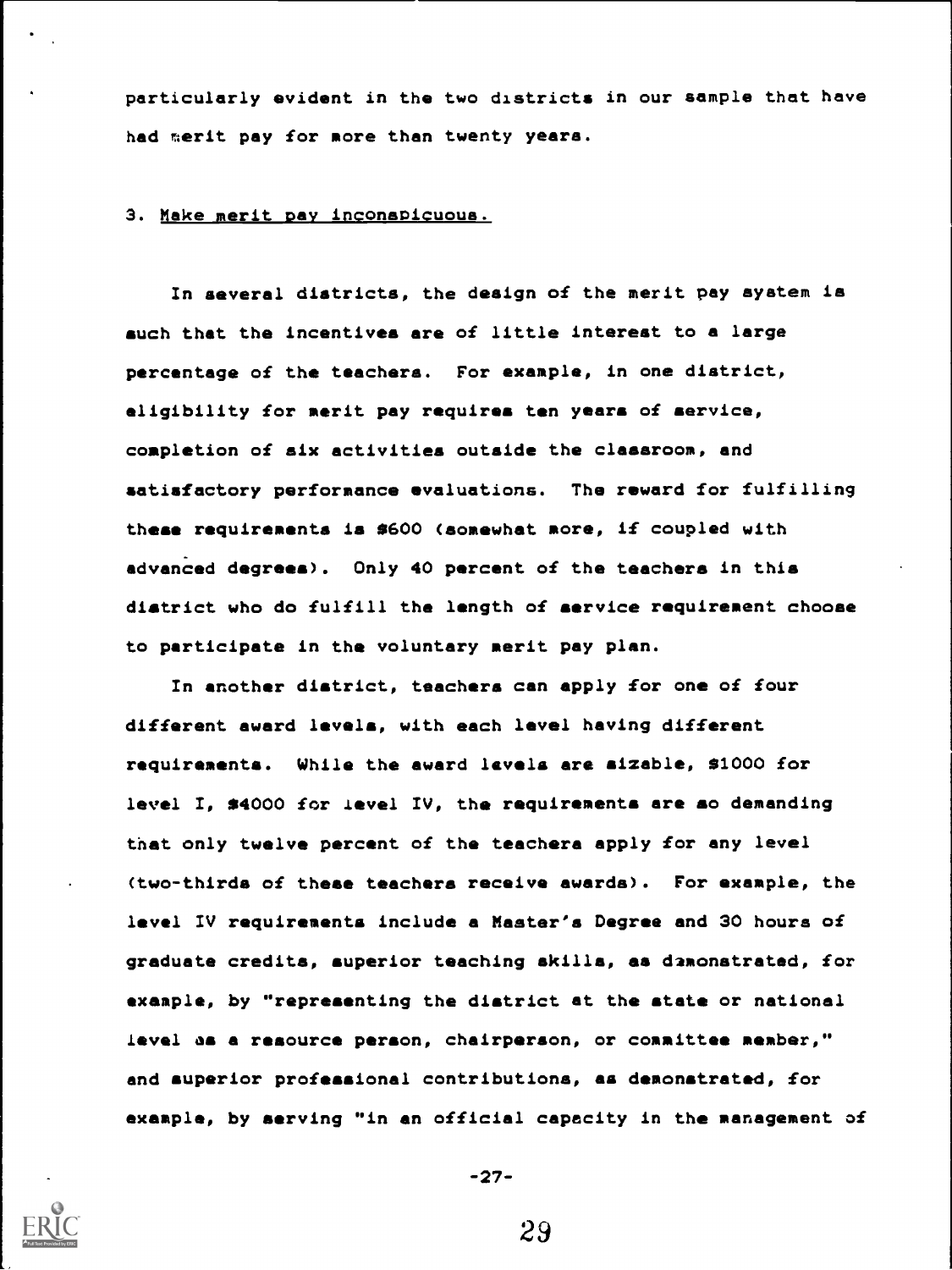the professional associations or organizations related to a specific field of study" (quotations from school district description of performance based compensation plan). For the vast majority of the teachera in this school district, the financial awards do not justify the extra work.

In all of our districts, merit pay has a low profile. In part, this stems from the perception that merit pay is something almost any teacher could earn, but that the financial rewards do not justify the extra work. Another element is that teachers are urged not to discuss with colleagues either who receives merit pay or the amount of the awaros. In theae districts, where most teachers like their jobs, the primary effect of secrecy seems to be to reduce teachers' interest in merit pay and thereby to reduce the number of teachera who oak the hard questions about why some teachers get merit pay, and others don't. One could easily imagine, howewer, that in districts where teachers worked under more difficult Conditions, secrecy might have a very different result.

### 4. Legitimation through participation.

One final attribute of merit pay in our districts concerns the process by which the programs were designed. In all of the districts, teachera played a significant role in the design of the merit pay plans. Moreover, in ea ' of the two districts that have had merit pay for more than twenty years, the system has been revised several times in response to teacher complaints. We



-28-

30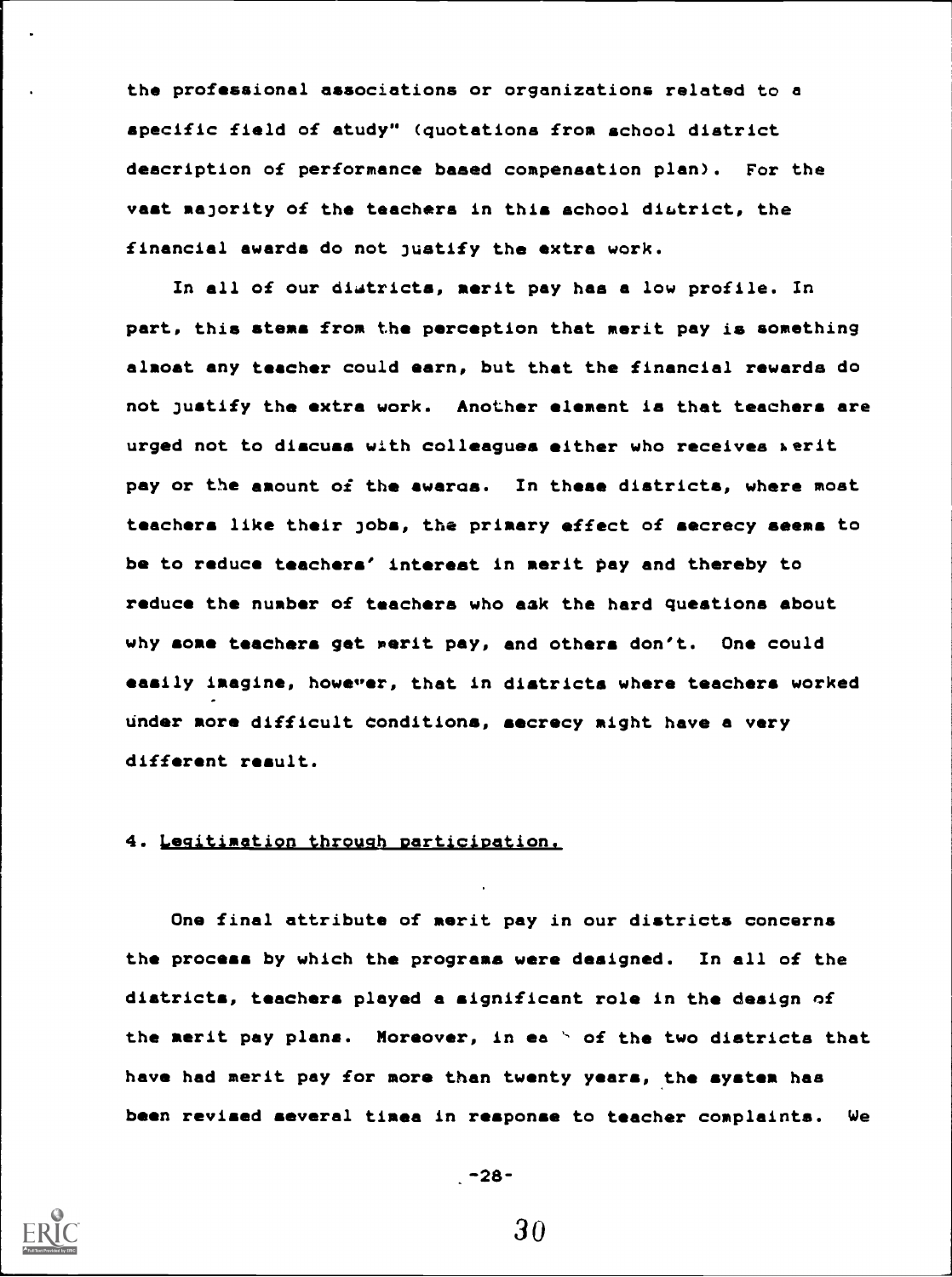believe that teachers' participation in the design, and redesign, of the merit pay plans contributes to their longevity. One reason is that the process of participation reveals information about teachers' preferences, information that is critical for supervisors to have in order to predict teachers' reaponaes to incentives; but this information is extremely difficult to collect unless teachers volunteer it. Participation gives teachers a reason to volunteer information, and a mechanism through which to do so. A second reason that participation contributes to the longevity of merit pay plans is that it creates the impression that merit pay is not a system thrust upon teachers, but rather one they helped to create. Seen as such, teachers may still ask why some teachers get merit pay and others don't, but the intensity with which they ask the questions is diminiahed. Teachers recognize that if many of them find the program objectionable, they can change it.7

# V. A ROLE FOR MERIT PAY?

As the observant reader will already have concluded, merit pay in the districts we studied is not primarily pay dependent on success in teaching students, as measured either by student teat score gains, or by auperviaora' evaluations of teacher actions in the classroom. Thia raises two questions: Does merit pay, as it actually operates, have any influence on the performance of the achool districts we studied? What does merit pay do that these districts could not do without merit pay?



$$
-29-
$$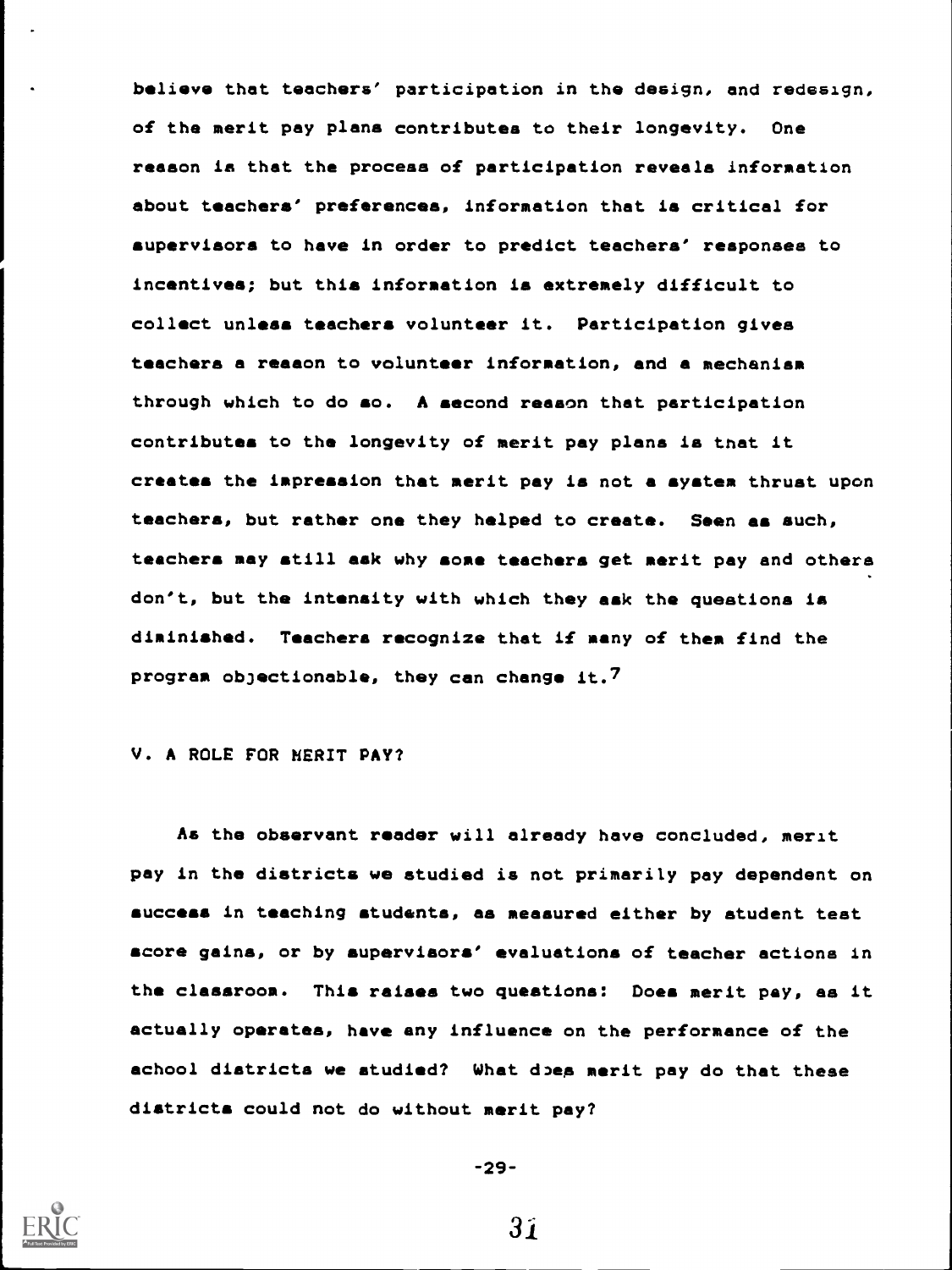Merit pay in the districts we studied does not appear to have strong effects on the way teachers teach. This is not surprising given the attributes of the enduring plans. This conclusion is also compatible with the theme of Section III: the nature of teachers' work is auch that basing individual teachers' pay on assessments of their performance is unlikely to motivate teachers to work harder.

If merit pay doesn't motivate teachers to work harder, why do a very few districts retain it? Our interviews with teachers and administrators suggest that merit pay helps these six districts solve problems quite different from the problem of motivating teachers. These problems include:

1. how to support a good teachers who differ in their relative needs for income and free time.

2. how to encourage meaningful dialogue between teachers and administrator& about difficult issues such as the quality of the evaluation process.

3. how to build community support for the public schools.

In the districts we visited, merit pay contributes to solutions to these problems in the following ways.

1. Extra pay for extid work provides opportunities for tzachers with large financial needs to augment their incomes by spending time on school-related activities.

2. The ongoing discuaaiona of how merit pay works, what its problems are, and what changes are needed, provide forums for meaningful dialogue between teachers and administrators



$$
-30-7
$$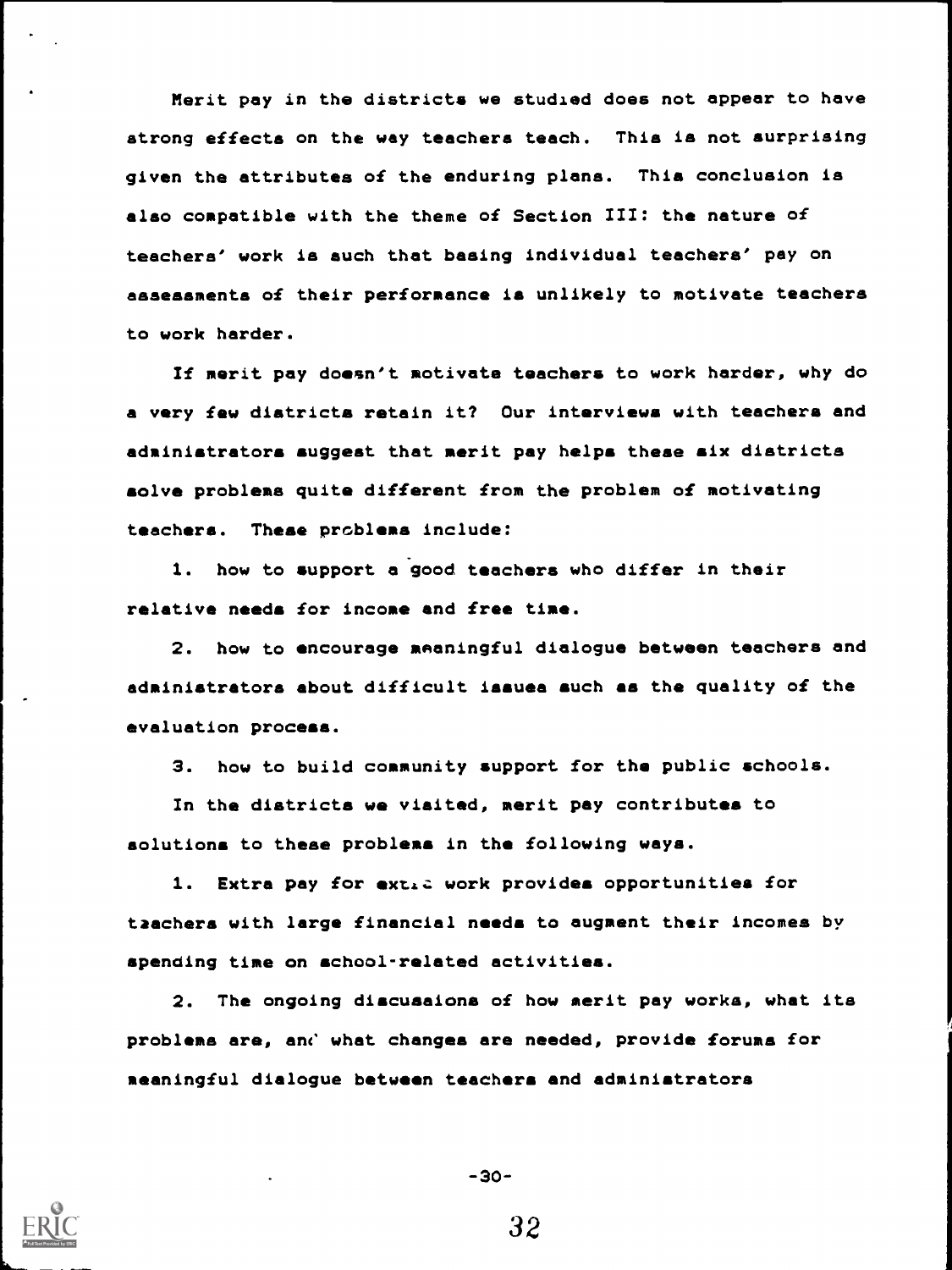concerning difficult issues such as the nature of the avaluntion process.

3. The merit pay plans contribute to the perception that teachers are accountable. As one teacher commented about why members of the community supported merit pay for teachers:

The people out there who are paying taxes want to make sure that in the area of teacher pay, those who are doing the real work are the ones who get the rewards, above and beyond the standard.

And there is another aide to the coin. As one administrator remarked:

[Merit pay] has meant a lot of money for a lot of teachers that would otherwise not have been provided, knowing the Board of Education.

We do not mean to imply that merit pay is necessary to solve the problems of satisfying teachers' varied needs, encouraging dialogue, and promoting community support for the schools. In fact, a far greater number of school districts solve these problems without merit pay than with merit pay. For example, many districts meet some teachers' needs for extra income through extra pay for extra work without calling this merit pay, and through small grants competitions.8 Many districts use the collective bargaining process to promote meaningful dialogue between teachera and administrators. Many districts promote community support through volunteer programs, public-private partnerships, and outreach activities.



-31-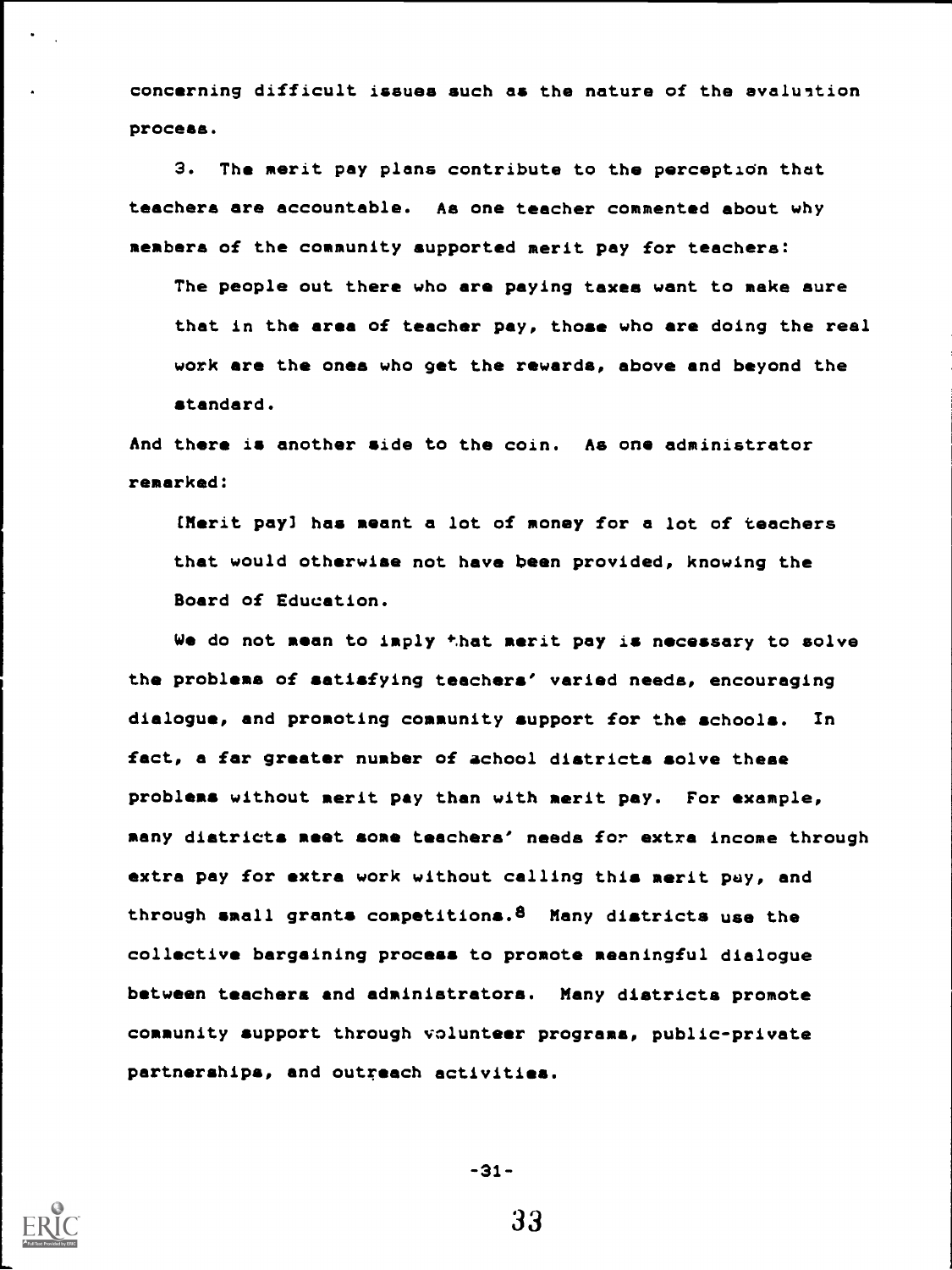What we do want to suggest is a different way of looking at merit pay. This is useful because, if the past is any guide to the future, the current, perhaps waning, wave of interest in merit pay will not be the last time that educators feel pressure to adopt this type of compensation plan. In thinking about merit pay in the future, it is useful to aak whether it can play a modest role in contributing to solving the problems of satisfying teachers' varied needs, encouraging meaningful dialogue between teachers and administrators, and promoting community support for the schools. In most school districts, the answer to this question will be an emphatic no. But in a few diatricta the answer could be a tentative yea. We hope that our work provides some clues about the types of districts where an answer of maybe makes sense, and what typss of merit pay plans hold some promise.

There is another theme in our evidence, one that would seem to apply to diatricta both with and without merit pay. It is the theme of improving teachers' performance through evaluation. In order for evaluation to contribute to the goal of helping teachera improve, it must be carried out by skilled and knowledgeable supervisors in an atmosphere that rewards honesty and cooperation. When teachers who conceal their failings get higher pay than those who do not, the atmosphere for useful evaluation and advice is poisoned. If supervisors are to engage in a useful dialogue with.teachers, they must act in a way that is consistent with the sustained nature of their relationship with teachers. Evaluation is a repetitive sequence that creates expectations, memories and sensitivities that can either



-32-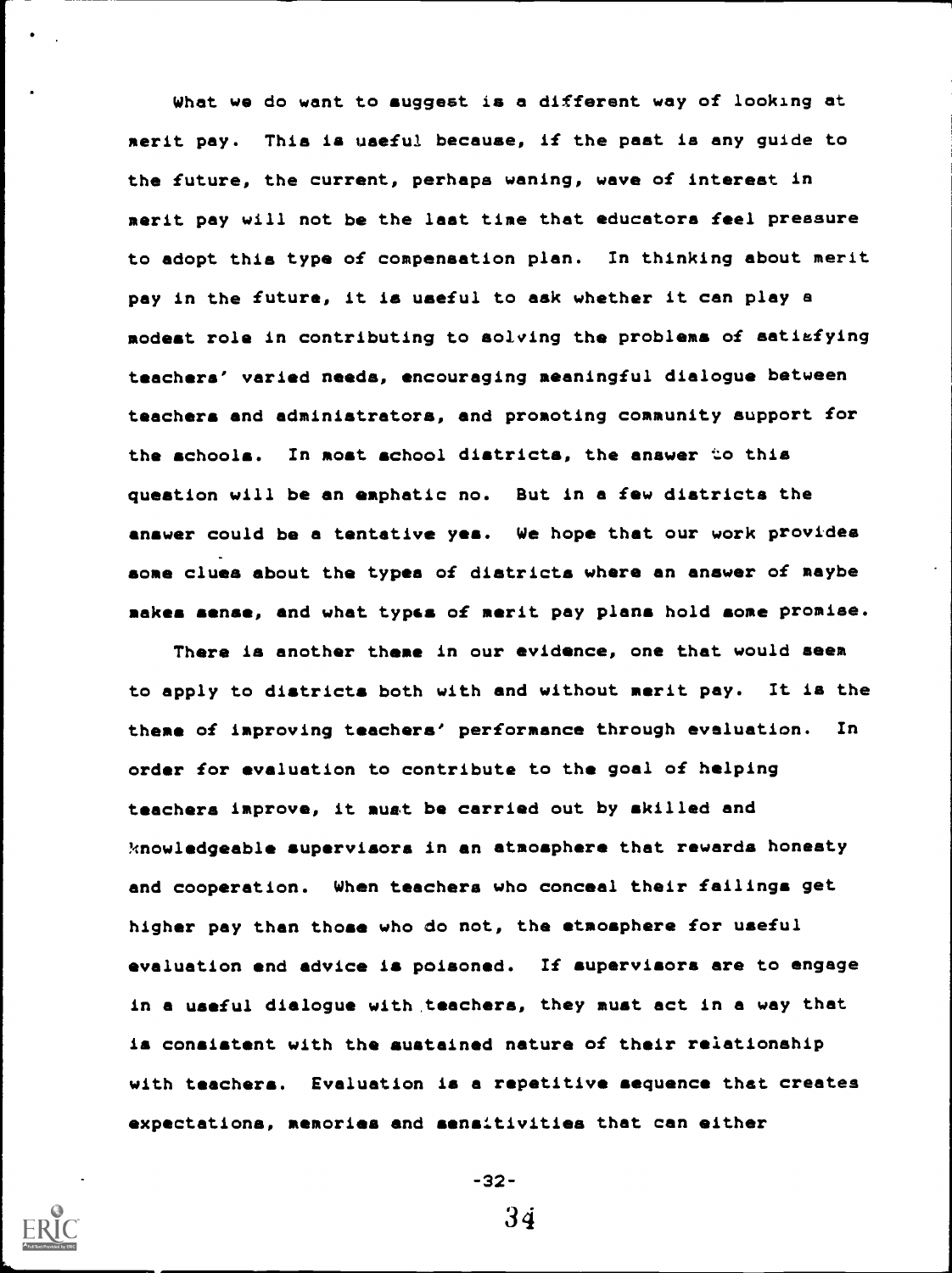contribute to improved performance or, if treated insensitively, undermine it. It was the goal of merit pay'a advocates to put the power of money into the evaluation prccesa, as a way to improve teachers' performance. That goal is misguided. But the broader lesson, that school administrators must work to create relationships with teachers in which evaluations contribute to improvement, change, and cooperative problem-solving, is one that must not be forgotten even after the pressures for merit pay dissipate.



-33-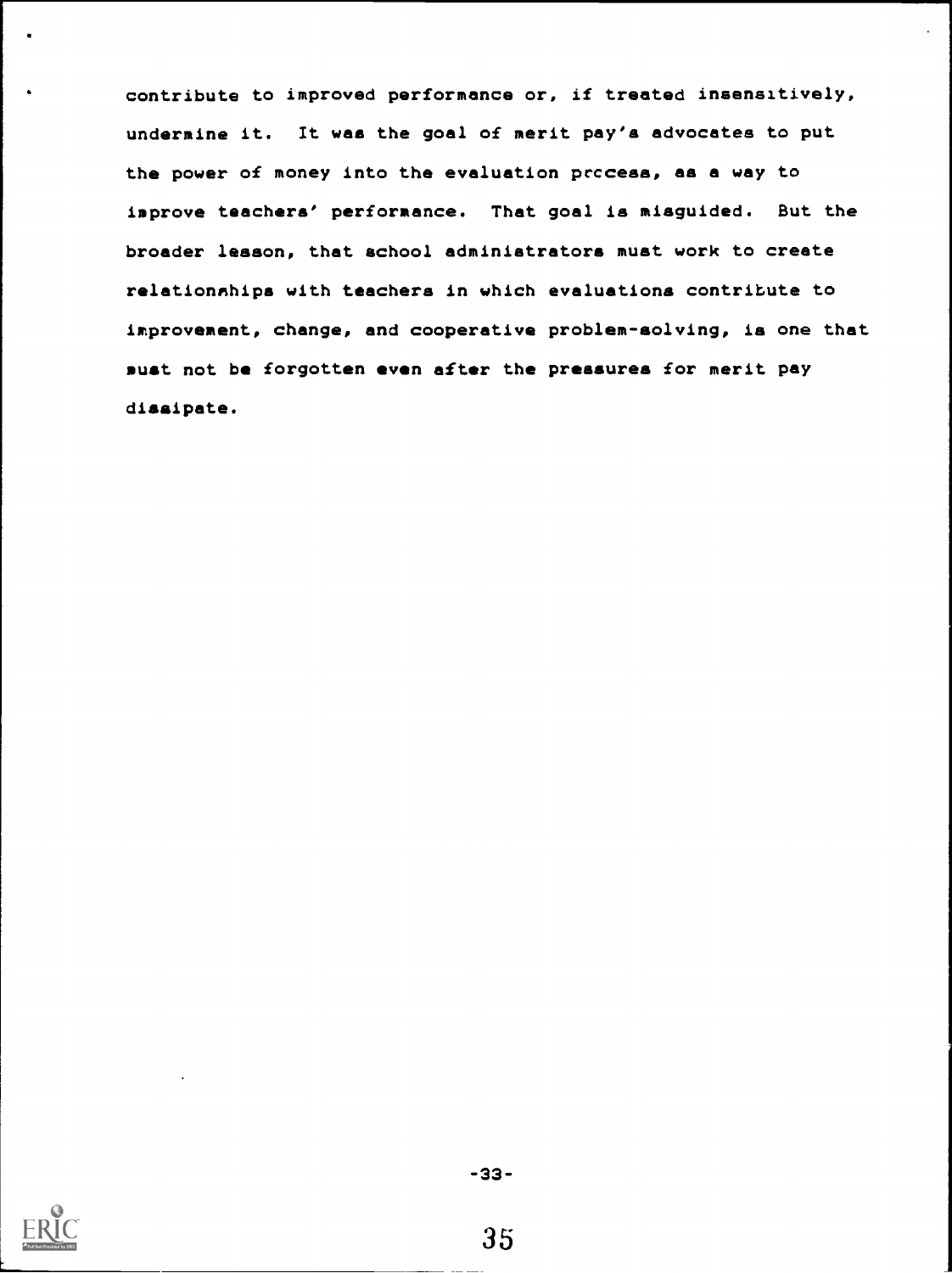#### FOOTNOTES

- 1. See Bacharach, Lipsky and Shedd, 1984.
- 2. See Coltham, 1972.
- 3. See The Nation Responds: Recent Efforts to Improve Education, 1984, p. 45, for a reference to legislation that provides state financial support to school districts that adopt "new style merit pay" plans.
- 4. See Pencavel, 1977.
- 5. See Wise et al., (1984, p. 10) for a discussion of the claims and refutations concerning the role of specific teacher actions in fostering student learning.
- 6. See Calhoun and Protheroe, 1983.
- 7. The importance of voice as a mechanism for improving the performance of organizations is elegantly developed by Hirschman, 1972.
- 8. See, for example, Smell Grants for Teachers (no date).



-34-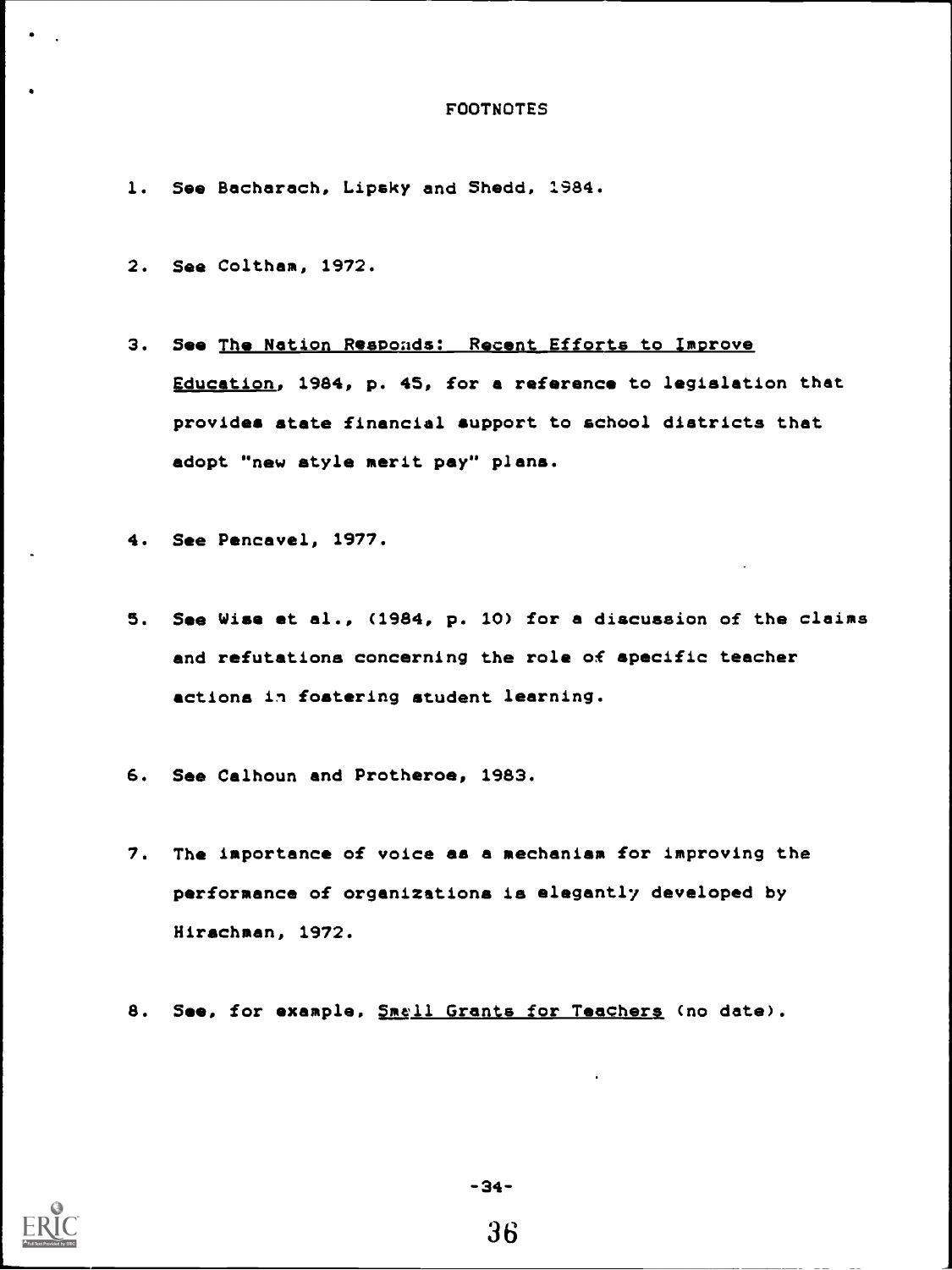#### REFERENCES

Bacharach, Samuel B., David B. Lipsky, and Joseph B. Shead, Paving for Better Teaching. Ithica: Organizational Analysis and Practice, Inc., 1984.

Calhoun, Frederick S. and Nancy J. Protheroe. Merit Pay Plans for Teachers: Status and Descriptions. Arlington, Va.: Educational Research Service, 1983.

The Catholic High School: A National Portrait. Washington, D.C.: National Catholic Education Association, 1985.

Coltham, Jeanette B., "Educational Accountability: A English Experiment and Its Outcome," School Review. (Nov. 1972), pp. 15-34.

Evendon, E.S. Teachers' Salaries and Salary Schedules in the United States, 1918-19. Washington, D.C.: National Education Association, 1918.

Gramlich, Edward and Patricia Koshel. Educational Performance Contracting. Washington, D.C.: Brookings Institution, 1975.



-35-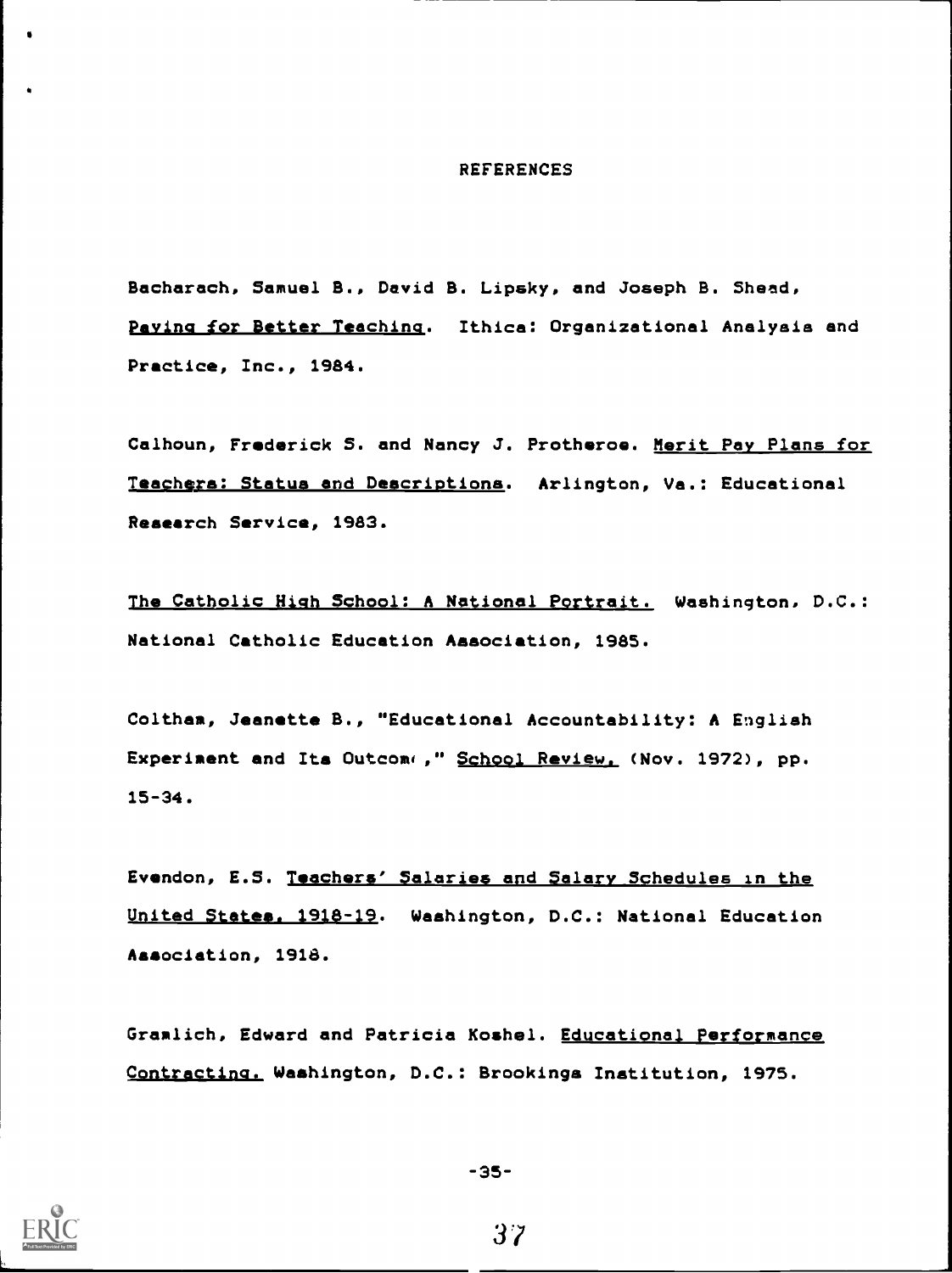. Hanushek, Eric, "Throwing Money at Schools," Journal of Policy Analysis and Management, 1(Fall 1981)1, pp. 19-41.

Hirschman, Albert O. Exit, Voice, and Loyalty. Cambridge, Ma.: Harvard University Press, 1970.

Johnson, Susan M., "Merit Pay for Teachers: A Poor Prescription for Reform," Harvard Educational Review. 54(May 1984)2, pp. 175-185.

The Nation Responds: Recent Efforts to Improve Education. Washington, D.C.: U.S. Department of Education, 1984.

National Education Association (NEA), Practices Affecting Teacher Personnel, Research Bulletin, Vol. 6, No. 4 (Washington, D.C., 1928.

National Education Association (NEA), Report of the Salary Committee. Teachers' Salaries and Salary Trends in 1923. Washington, D.C.: NEA, 1923.

Pencavel, John H., "Work Effort, On-the-Job Screening, and Alternative Methods of Remuneration," in (R. Ehrenberg, ed.), Research in Labor Economica, Vol.I, Greenwich, Ct.: JAI Press, 1977, pp.225-258.



a